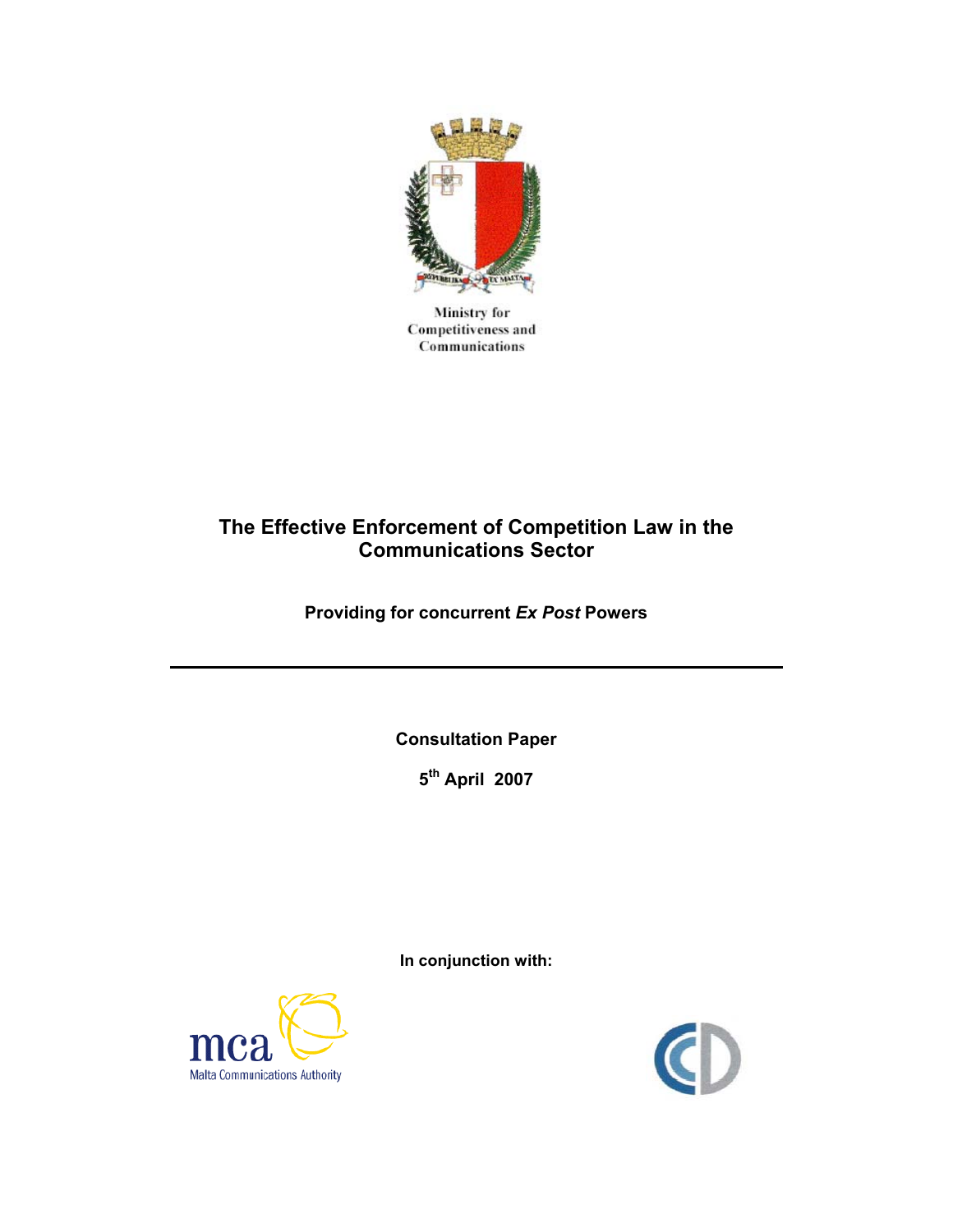# **Table of Contents**

| 1.      |                                                                                                                                                                                                                                                                                                                                                              |  |
|---------|--------------------------------------------------------------------------------------------------------------------------------------------------------------------------------------------------------------------------------------------------------------------------------------------------------------------------------------------------------------|--|
| 2.      |                                                                                                                                                                                                                                                                                                                                                              |  |
| 3.      | 3.1<br>3.2<br>3.3<br>3.4<br>3.5<br>3.6                                                                                                                                                                                                                                                                                                                       |  |
| $4_{-}$ |                                                                                                                                                                                                                                                                                                                                                              |  |
| 5.      |                                                                                                                                                                                                                                                                                                                                                              |  |
|         | Group A - Introducing and defining the concept of Concurrent Powers11<br>6.1<br>6.2<br>Group C - Determining which of the Authorities is to exercise the<br>6.3<br>Group D - Modus Operandi to be adopted by Authorities in determining<br>6.4<br>6.5<br>6.6<br>6.7<br>6.8<br>6.9<br>Group J – Keeping the regulatory and competition law frameworks<br>6.10 |  |
|         |                                                                                                                                                                                                                                                                                                                                                              |  |
|         |                                                                                                                                                                                                                                                                                                                                                              |  |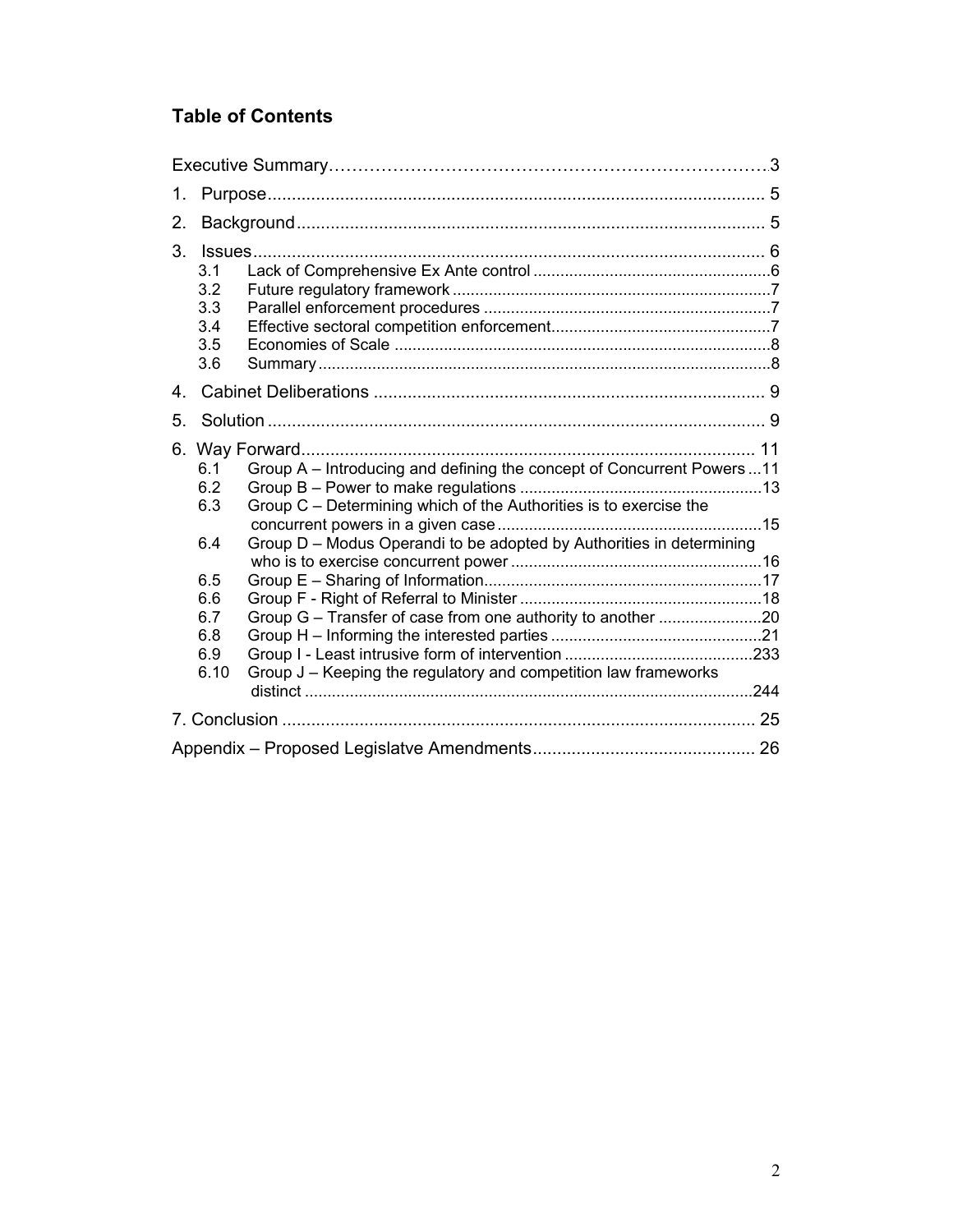# **Executive Summary**

The fostering of competition in the communications sector<sup>1</sup> has always been one of the priorities of this Ministry and of Government. It is this Ministry's belief that the satisfactory growth, both in the number and quality of services provided, of this sector experienced over the past years is largely attributable to the increase in the level of sector competition.

The sector's regulatory framework, with its light-touch though effective approach, provides the operating parameters for sector undertakings. In the Maltese context, it can be safely said that it has played an important part in the development of the sector. The strength of this framework lies in its basic premise that healthy competition and consequently, market forces, are the most effective way of regulating a highly dynamic sector without stifling development.

As a result of competition, coupled with manifest technological developments, we are now experiencing a host of new products being offered to the end-user in the attractive form of bundles. This is the natural result of the long-heralded phenomenon of triple and quadruple play that has now become a reality.

In view of these developments and in accordance with the philosophy that underpins the regulation of this sector, as outlined above, it is this Ministry's obligation to ensure that fair competition is constantly observed by all players in the sector.

With the gradual relaxation of *ex ante* obligations on undertakings as a result of greater competition and planned changes to the European regulatory framework aimed at reducing further the degree of regulation, it is of fundamental importance that breaches of competition law by players in the sector are dealt with by the responsible authorities in an effective and expeditious manner. In the absence of suitable remedies for breaches of competition rules, the sector's development and the benefits of quality and choice enjoyed by the consumer may be jeopardised.

It is an incontrovertible fact that the communications sector is highly complex and dynamic in technical terms. This implies that the authorities empowered to address abuses of competition in the sector have the necessary expertise and sector knowhow to deal with the issues that will inevitably crop up from time to time.

The imposition of such a burden on the National Competition Authority (the Consumer and Competition Division), the body entrusted to ostensibly address all competition issues in all sectors, is a tall order indeed. This responsibility is rendered all the more challenging in a small jurisdiction positing particular diseconomies of scale when one considers that Malta already has a sector specific National Regulatory Authority (the Malta Communications Authority). This latter agency is entrusted with fostering effective sector competition, albeit in a forward-looking manner, thus to some extent already replicating to some degree the work conducted by the National Competition Authority.

The Malta Communications Authority has today built a significant degree of expertise with respect to competition in the communications sector and has been successful in promoting a competitive environment through the application of competition law principles. It is therefore on the basis of these factors, that is the sector specific expertise, challenges of economies of scale, together with the objective of providing

 $<sup>1</sup>$  For the purposes of this document the communications sector comprises the Electronic</sup> Communications and Postal Services sectors.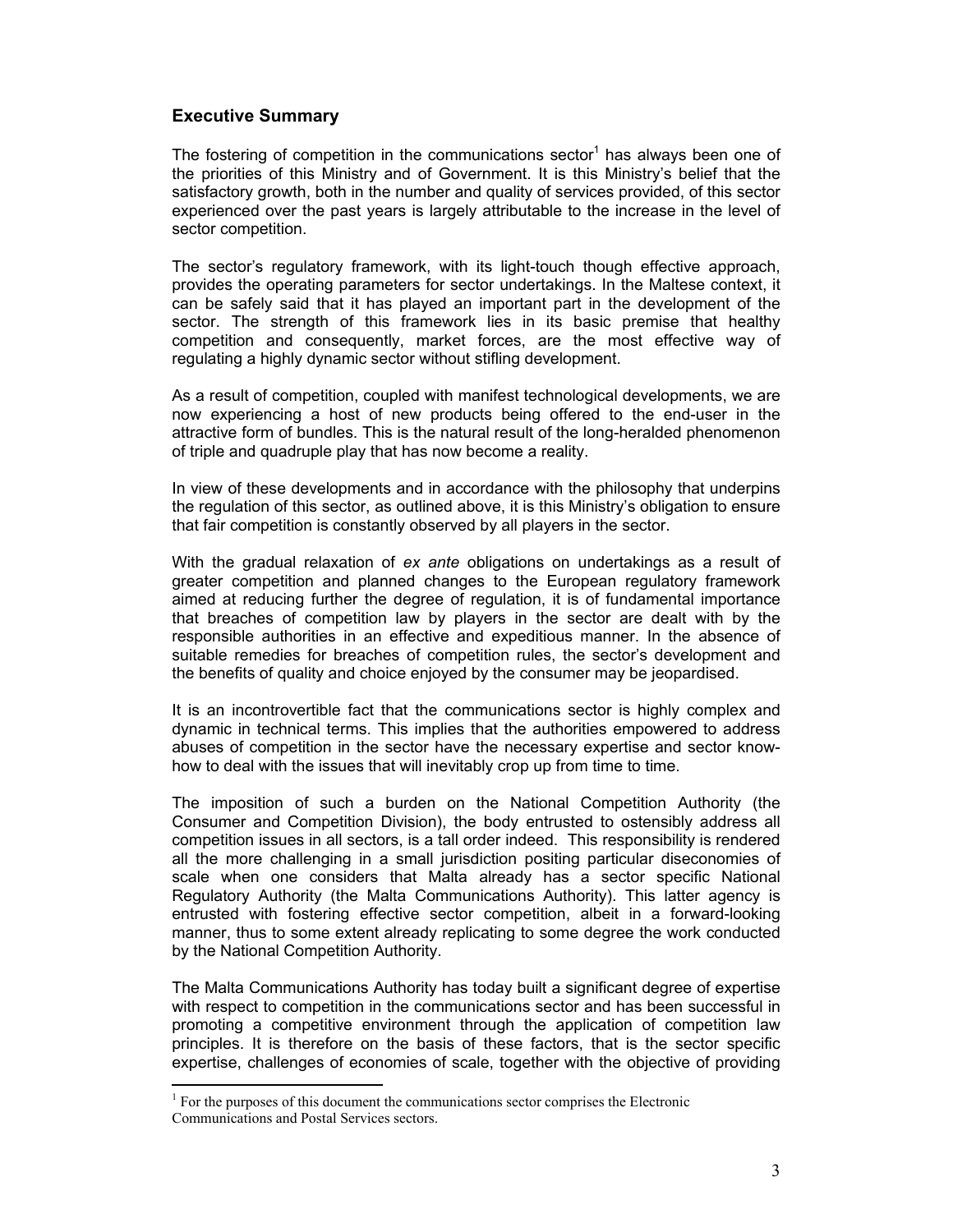coherent competition oversight, that this consultation posits the merit of merging the *ex ante* and *ex post* responsibilities for sector competition in the Malta Communications Authority. This would serve to alleviate the considerable burden the determination of issues of competition law in the communications sector is placing on the Consumer and Competition Division, thus affording it the opportunity to focus its capacity efforts on other economic priority areas of competition.

It is with this specific purpose in mind that the Ministry of Competitiveness and Communications, in conjunction with the Malta Communications Authority and the Consumer and Competition Division, is launching this consultation, seeking comments and input from interested parties. Submissions will be analysed with a view to recommending the best way forward to Government.

#### **Structure of this Document**

The remainder of this document comprises the following:

- **Part 1** provides a brief outline of the purpose of this consultation.
- **Part 2** provides a short background to the publication of this Consultation Document.
- **Part 3** provides a description of the issues that this proposed change is seeking to address.
- **Part 4** provides an exposition of the Cabinet's Deliberations leading to this Consultation.
- **Part 5** sets out the way forward to address the issues identified in Part 3 above.
- **Part 6** articulates a set of principles underpinning the proposed way forward, including details of how these principles will be implemented through the necessary legislative intervention.

An **Appendix** of the Draft Bill implementing the various provisions of law mentioned in Part 6 is included at the end of the document.

### **Consultation Period and Method of Response**

For this purpose, respondents to this Consultation are requested to submit their input by no later than Friday the  $27<sup>th</sup>$  April 2007. Responses are to be sent in writing or by e-mail to the following address:

Permanent Secretary Ministry for Competitiveness and Communications Casa Leoni, St Joseph High Road, Santa Venera.

e-mail: permsec.mcmp@gov.mt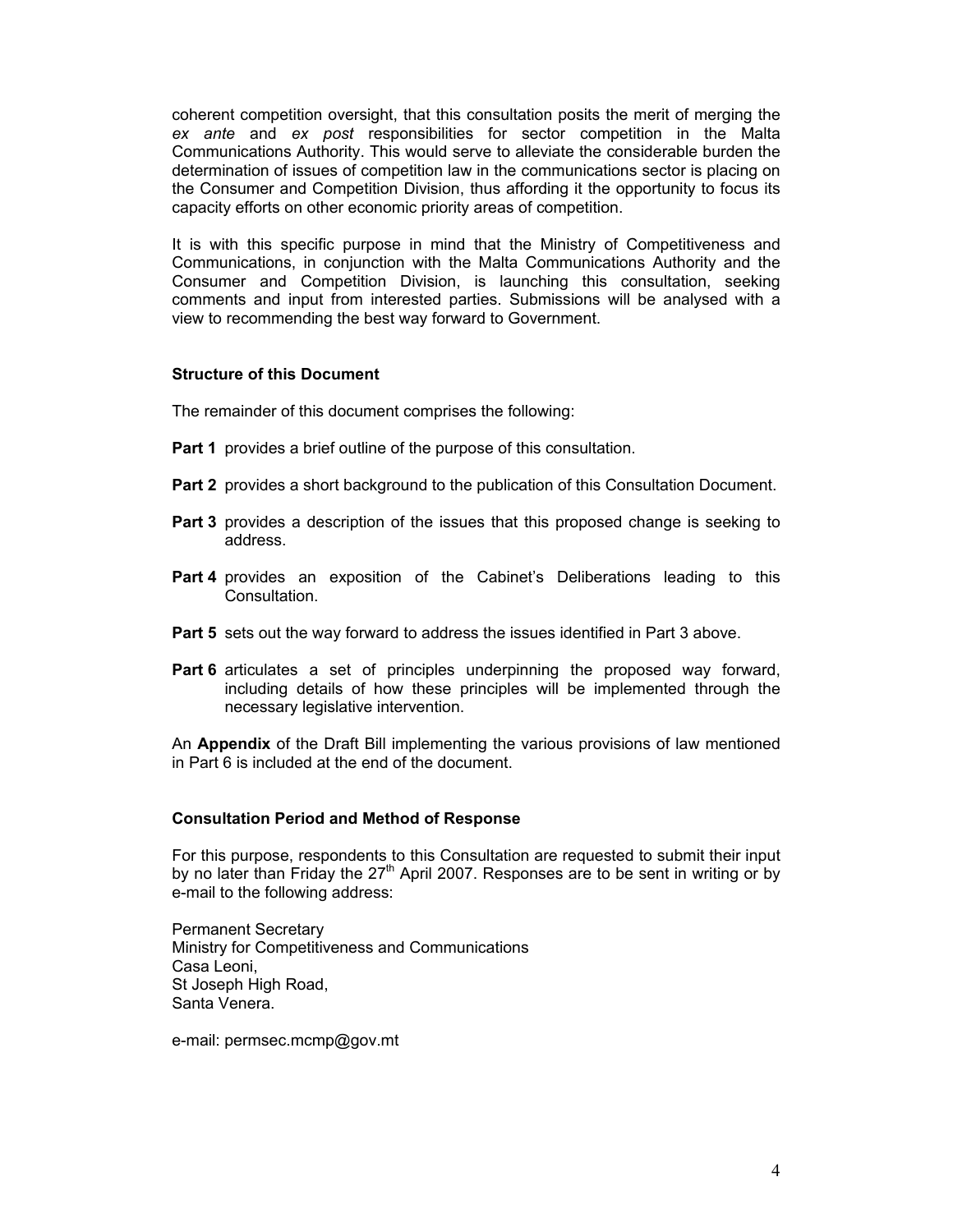# **1. Purpose**

The purpose of this consultation document is to elicit inputs into proposed legislative amendments intended to extend the jurisdiction of the Malta Communications Authority to competition law for the communications sectors it regulates, i.e. electronic communications and postal.

# **2. Background**

The communications markets, in particular those of electronic communications, have in the past years experienced a healthy growth in the levels of competition. This is owed, to a large extent, to exciting technological developments and to a regulatory framework that aims to promote effective competition through a light touch oversight approach.

As the communications markets develop and mature becoming more competitive, the scope for *ex ante* regulatory intervention diminishes. This notwithstanding, the European regulatory framework, which is currently in the process of being reviewed to ensure its continued relevance will, for the time being, remain the main reference to ensure effective competition. However, the need to adopt best and most efficient and effective practices in curbing breaches of competition law assumes more prominence. This is to ensure that, where such breaches occur, fair and equitable competition is restored in the shortest time possible. It is about responding to competition breaches quickly and effectively in the interest of reducing potential market upheavals that can cause serious damage to both consumers and sector interests.

The communications sector, in particular that of electronic communications, is dynamic, complex and highly specialised. It also constitutes the underpinning of much of a country's social and economic development in our contemporary global milieu. It is what connects us to the rest of the world, affording us the opportunity to participate as fully-fledged members of a global information society. It is these factors, foremost amongst others, which led the European Commission to require Member States to set up sector specific regulatory agencies to implement the related Directives<sup>2</sup>. The Malta Communications Authority was precisely set up for this purpose, firstly to oversee a sector liberalisation programme and secondly, to realise and sustain competition in the various elements of the sector which, up until then, had operated as monopolies. This had been the case with fixed telephony, mobile telephony as well as the provision of Cable TV services.

Malta has come a long way during the last five years and telecommunications have been one of the major elements at the core of this development. Competition has greatly contributed to better access to all services, a reduction in costs, a mindboggling array of service options and a significant leap in the quality of some, albeit not all, of these services. This has all been to the benefit of the consumer. Coincident with these, we have witnessed considerable sector investment, a wide array of technologies, new market entrants in the face of increasingly blurring distinctions between communications media, most particularly traditional telephone communications, the Internet and broadcasting.

 $\overline{a}$  $2$  namely the Framework Directive (2002/21/EC) and the 'Specific Directives' listed in preamble 5 thereto.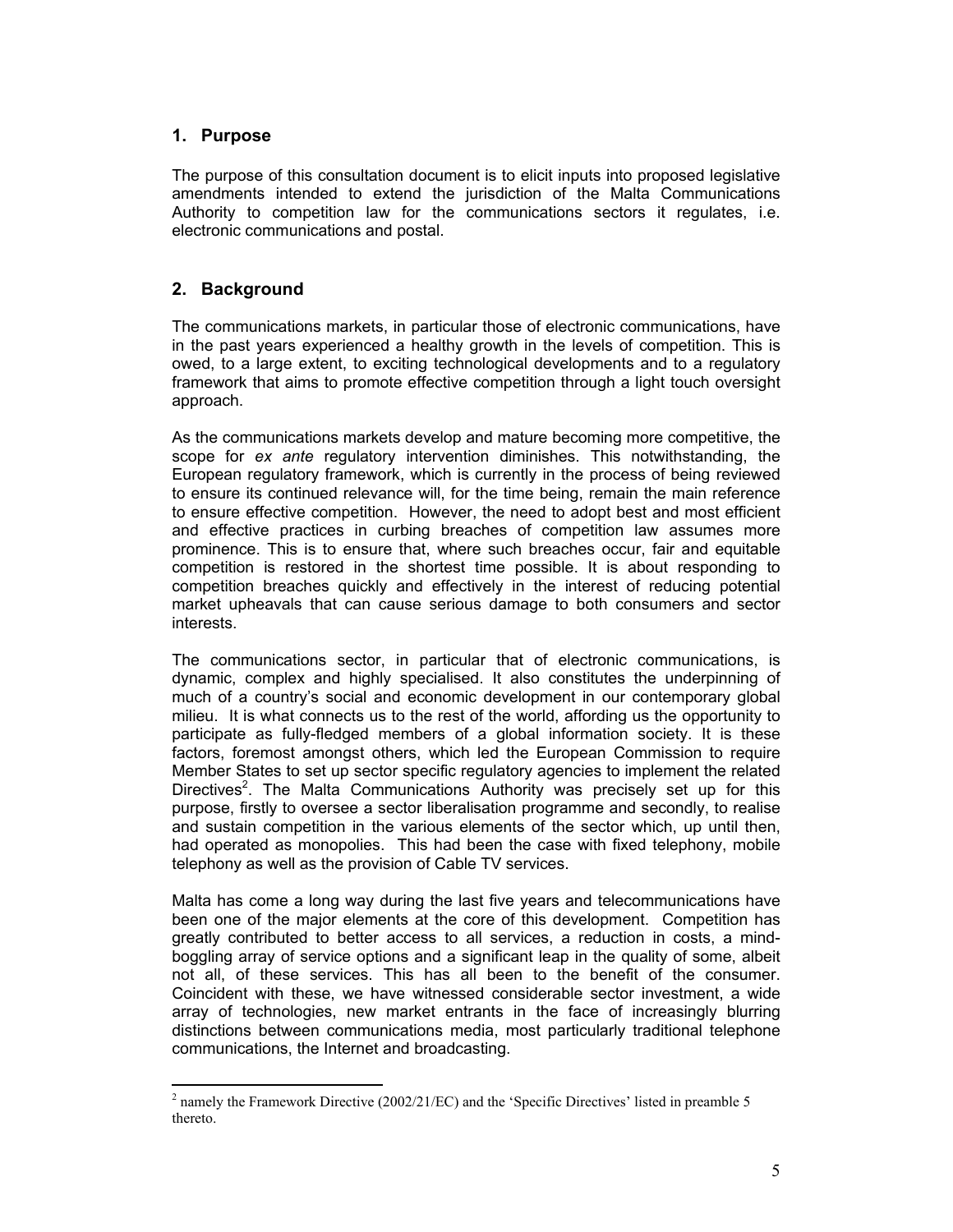All this serves to make for more complex oversight, on the one hand ensuring that fair competition prevails, whilst at the same time maintaining an environment that is conducive to investment and encourages innovation. In such a fast moving universe, it is vital to ensure that our institutions are able to face up to these new challenges effectively and remain relevant. This is the purpose of this consultation.

Very specifically, this document seeks to elicit comments from market players, consumer groups and other interested parties on the best way forward to ensure effective and sustainable competition in the communications sector through the efficient application and enforcement of competition law at an *ex post* level.

The document is structured in a way that it identifies specific issues, then goes on to posit options for addressing these, while at the same time raising questions aimed at eliciting reactions.

# **3. Issues**

 $\overline{a}$ 

The European Directives that lay down the regulatory framework for the electronic communications sector, quite apart from their underlying vision of a single European market, have at their core the objective of achieving and sustaining competition in the specified relevant markets. The methodology advocated in these Directives is through the conduct of forward-looking reviews in each of the markets defined (*ex ante*). Following the conduct of each review and in the event of a finding of effective competition, obligations historically imposed by the Malta Communications Authority on undertakings having Significant Market Power are removed. Such obligations have, in the past, entailed the imposition of infrastructure access, accounting separation, cost accounting, transparency and non-discrimination.

This regulatory framework does not replace the competition law framework emanating primarily from Articles 81 an 82 of the EC Treaty and further developed by European Court of Justice (ECJ) case law. The enforcement of competition law is entrusted to the Member States' National Competition Authorities (NCAs), in Malta's case the Office of Fair Competition (OFC) within the Consumer and Competition Division.

### **3.1 Lack of Comprehensive Ex Ante control**

The MCA's role as it is presently constituted is circumscribed by the relevant communications Directives. Thus, the Authority's role is confined to the analysis of the specified markets under these directives<sup>3</sup> with attendant remedies as they apply. The focus of these market reviews is to evaluate, in a forward-looking fashion, the extent to which competition prevails or otherwise in a given market.

These narrow market definitions represent an obstacle to the MCA's intervention where an undertaking with a dominant position in a specific market (generally a wholesale market) indulges in anti-competitive behaviour in a related but distinct market (generally a retail market) which is unregulated due to the way the markets

<sup>3</sup> these markets are listed in Recommendation 2003/311/EC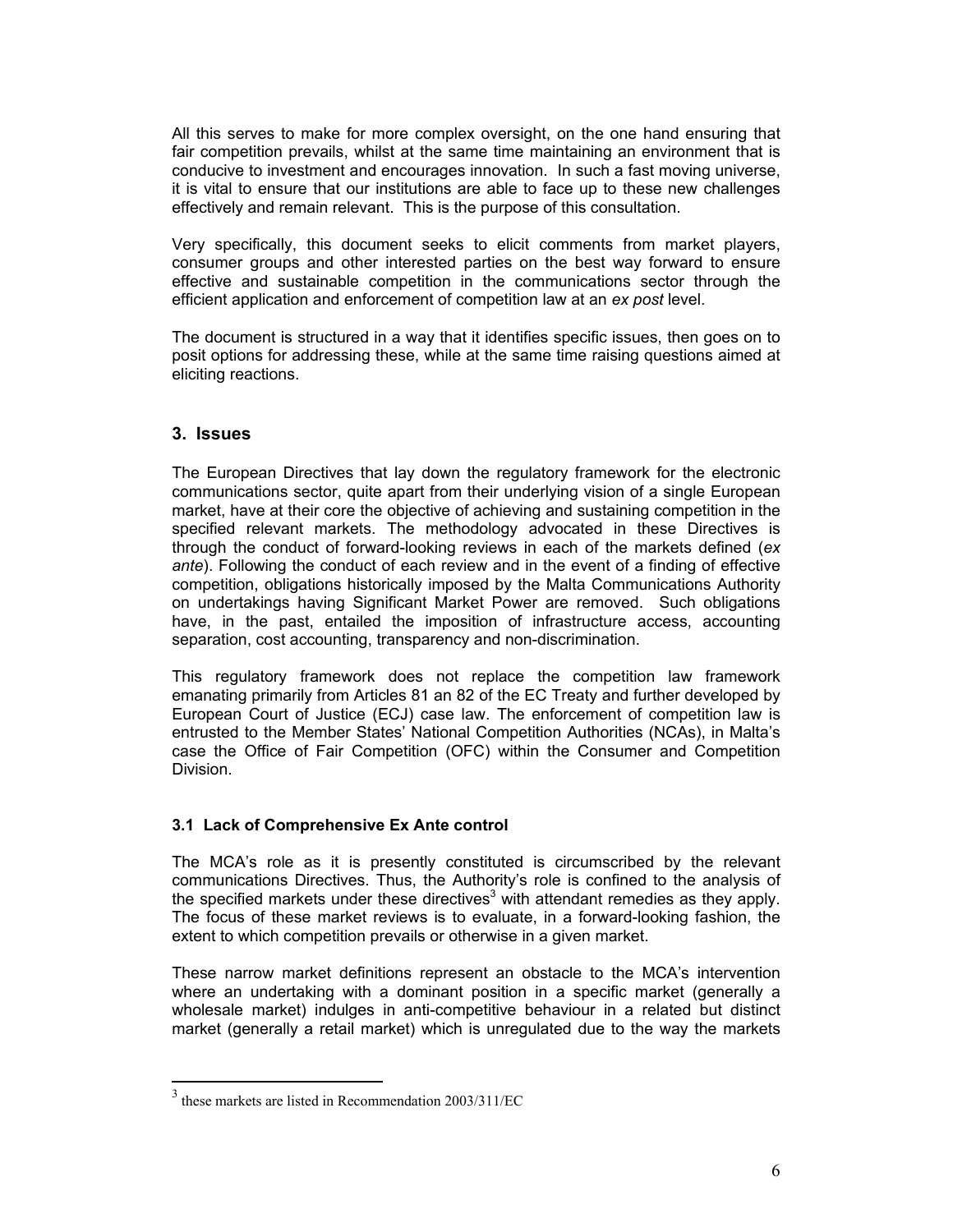are defined. Such situations are bound to increase as a result of the further liberalisation of the communications market.

### **3.2 Future regulatory framework**

Moreover, the proposed framework for electronic communications that is currently being discussed at European Commission level, advocates a relaxation in the level of *ex ante* regulatory intervention through a reduction in the number of markets which may be analysed by the NRAs. This would result in an even larger number of electronic communications services being unregulated, thus leaving it totally up to the enforcement of competition law at an *ex post* level to ensure that the unregulated markets are effectively competitive.

# **3.3 Parallel enforcement procedures**

The application of the electronic communications regulatory framework and its *ex ante* protection of competition alongside *ex post* competition law has not always been simple and clear cut. The possibility of parallel interventions under the two frameworks which may give rise to a host of issues (such as forum shopping, the imposition of double penalties, as well as conflicting interpretations and conclusions with respect to one and the same issue or infraction and consequently, a lack of legal certainty) has been of concern to all Member States. The lack of a harmonised EU approach to resolve this issue has led Member States to seek the best possible means of collaboration between their NRAs and National Competition Authorities (NCAs). In some jurisdictions both in Europe and internationally, National Regulatory agencies for telecommunications have traditionally been responsible for competition law as it applies to their sector.

To date, the MCA and the Office of Fair Competition (OFC) have collaborated on the basis of a Memorandum of Understanding (MoU) which sets out a *modus operandi*  for the ongoing collaboration of the two Authorities. This MoU, amongst others, seeks to reduce the possibilities of parallel investigations with respect to one and the same issue, together with all potential conflicting consequences, quite apart from the wasted efforts of two agencies.

Notwithstanding this MoU, sector interests are frequently faced with a situation of uncertainty as to which Authority to turn to in the event of some sector infringement or dysfunction and effectively, which legal framework to invoke when filing a complaint. Undertakings have long expressed their dissatisfaction with this state of affairs, even in some instances ascribing negative outcomes for their enterprises, simply because they could either not decide which organisation they should turn to, or that the existing ambiguity made for more complex and prolonged attempts at resolution of a competition issue. In such circumstances, some undertakings opt to file concurrent separate complaints with both the MCA and the OFC. This, in turn, gives rise to jurisdictional pleas in front of the two Authorities and a prolongation of the resolution of the dispute.

### **3.4 Effective sectoral competition enforcement**

Another issue encountered in all Member States is that the competition issues related to the communications sector are most often highly technical in nature. An effective and timely remedy and reinstatement of fair competition often requires a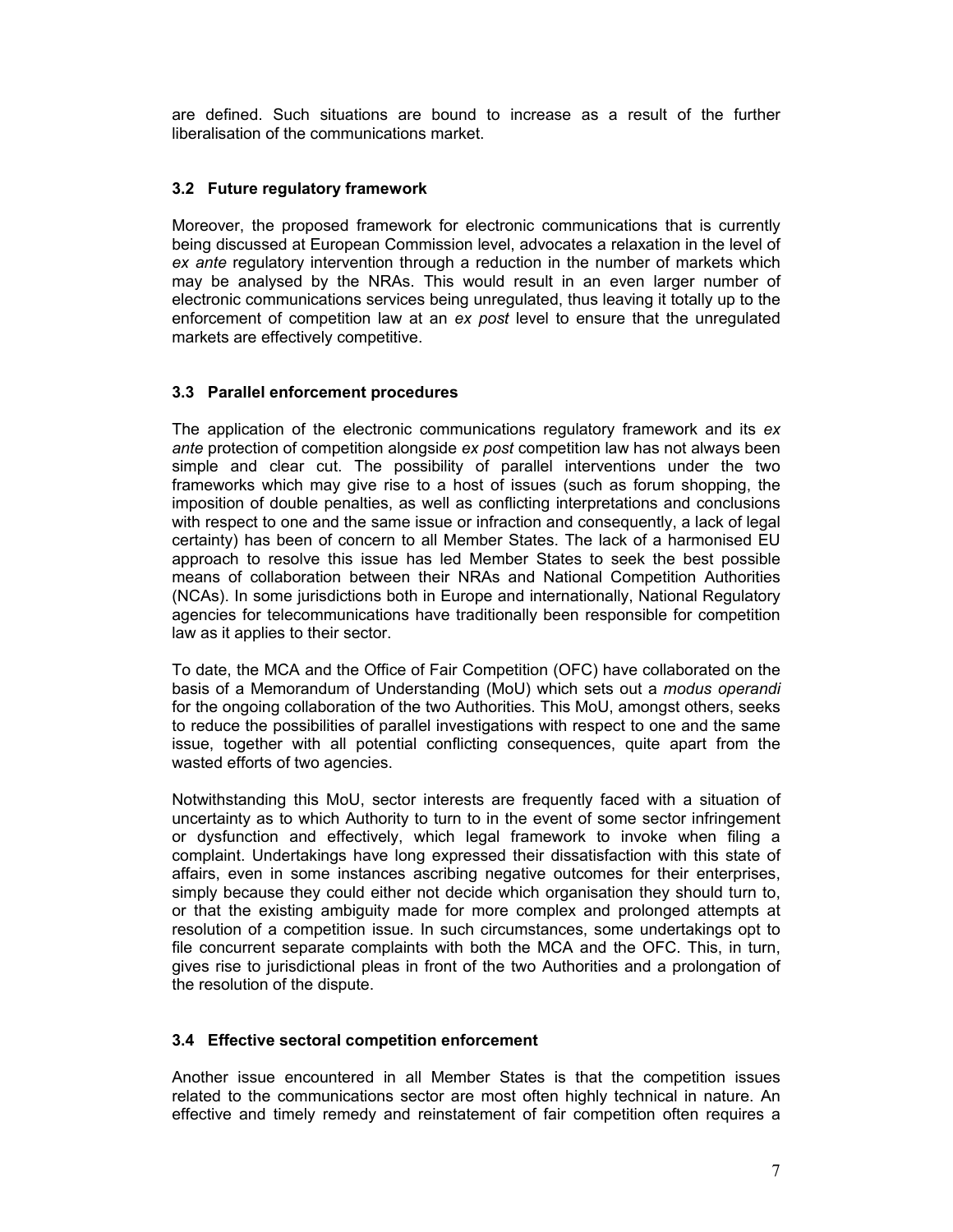thorough understanding of the sector and of the technical and other complexities that form the basis of a dispute. The need for timely intervention is even more critical in the current stages of liberalisation of the Maltese communications sector, where competition can best be described as fragile. This is because of the reality that achieving healthy and sustainable competition is a long process, with the constant threat of derailment and thus, the criticality of incisive, effective and early intervention.

This need is intensified in view of the fast technological developments, including convergence, that characterise the sector.

It is generally felt that the NRA entrusted with a sector specific role of ensuring and promoting effective competition, has that in-depth knowledge of the sector it regulates that is necessary to enforce competition law effectively. On the other hand, a NCA that is entrusted with implementing the competition framework across all sectors cannot be expected to have the same level of sector specific knowledge.

#### **3.5 Economies of Scale**

This issue is further magnified in the Maltese context where, as a result of our small size and limited human resources, economies of scale render it unreasonable to provide for sectoral expertise to reside in two distinct public authorities that carry out closely related tasks. In this context, it is unreasonable to have the two Authorities duplicate, to a considerable extent, the work carried out by each other, where no legal impediment to a solution as contemplated in this document exists.

#### **3.6 Summary**

To sum up, one may hold that the issues relating to the effective enforcement of competition law in the communications sector stem mainly from two factors:

- 1. The imperative of effective and timely intervention and thus resolution of anticompetitive allegations; and
- 2. The need to provide legal clarity and certainty in those instances where, by one single conduct, an undertaking breaches both *ex ante* regulatory obligations imposed upon it by the NRA under the communications regulatory framework and, at the same time, general competition law.

#### **Questions**

- 1. Do you agree with the above exposition of the issues?
- 2. Are there other issues in relation to the effective implementation of competition law in the communications sector that have not been highlighted?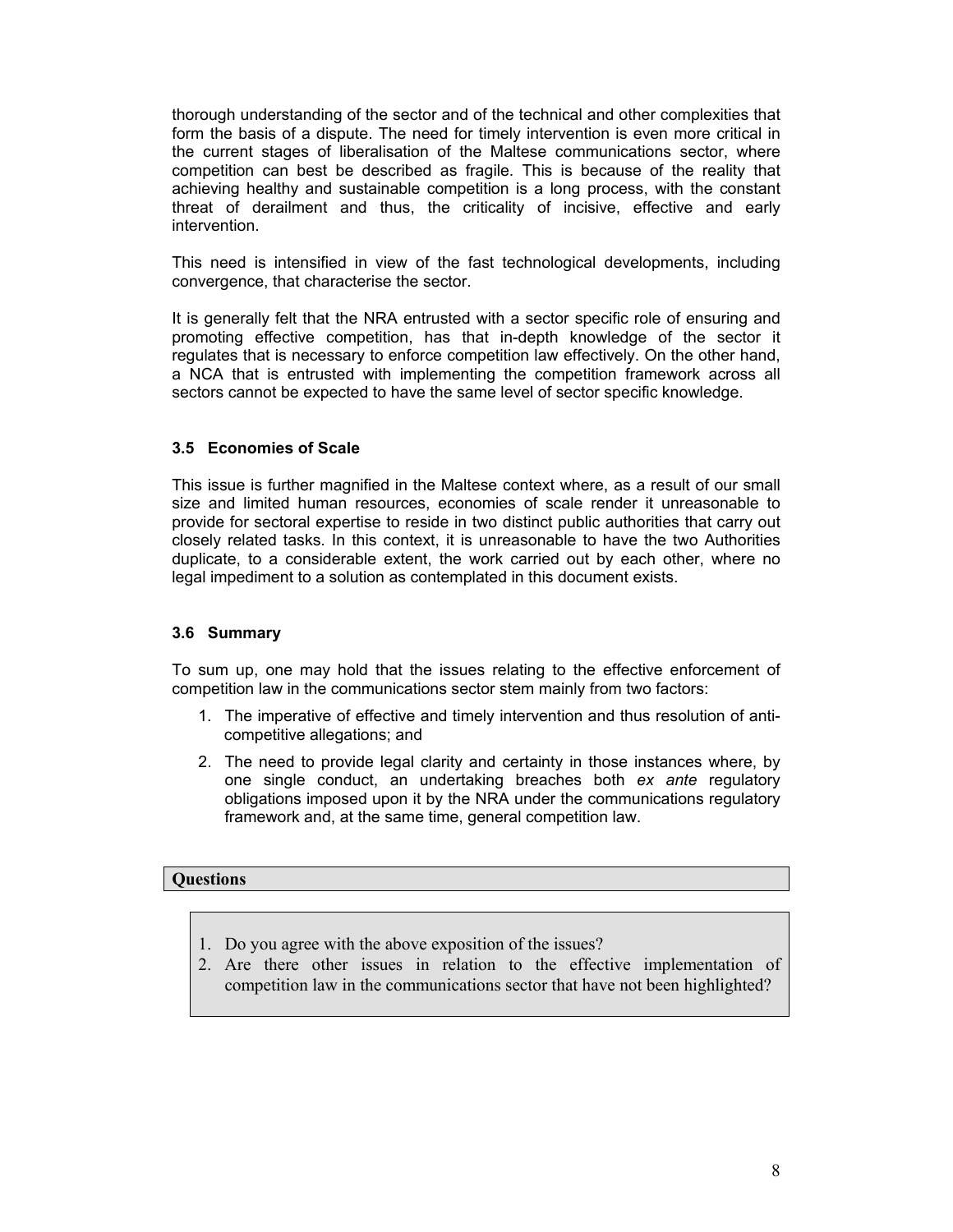# **4. Cabinet Deliberations**

This government has long placed market competition at the top of its policy agenda. In the present administration this is reflected in the portfolio of this Ministry which is tasked with the very specific mandate of achieving free market competition.

In the face of these issues relating to the communications sector outlined in this document, Cabinet recently approved the proposal of the Minister to seek reactions and responses from interested parties with respect to the proposal made in the next part of this Consultation Document.

The feedback derived from these consultations will be analysed, enabling government to determine whether it should propose appropriate legislative amendments to Parliament.

# **5. Solution**

The issues mooted in Part 3 above are not particular only to Malta; they are factors inherent in the communications sector, largely as a result of its dynamics. The particularity lies however, in Malta's size and thus, its constraint on human resources.

Whereas no harmonised solution to these issues has been adopted across Member States, a number of countries<sup>4</sup> have sought to address these issues by vesting the telecommunications' NRAs with *ex post* competition powers. This solution enables these agencies to capitalise on their sector in-depth knowledge to intervene in an effective manner in competition law breaches.

The NRAs' concurrent competition powers are limited to investigations of cases of Articles 81 and 82 of the EC Treaty and their counterpart national provisions. NRA concurrent powers hence do not extend to merger regulation and the conduct of other competition law functions apart from those resulting from Articles 81 and 82 EC and their counterpart national provisions.

The vesting of concurrent competition powers on the NRA is done through clear legislative intervention which, amongst others, provides certainty as to how duplication of proceedings between the NRA and the NCA would be avoided, whilst at the same time decreasing the bureaucratic burden placed on complainants by providing for a form of one-stop shop.

In view of the issues faced by the MCA and OFC as outlined above, which issues are exacerbated by Malta's size and in the interest of early effective intervention, it is believed that vesting the MCA with concurrent, albeit limited, *ex post* competition powers, is both desirable and beneficial.

The solution being proposed is one whereby the MCA, as the NRA entrusted with the regulation of the communications sector, is vested with powers that currently reside exclusively with the Director of the OFC, and limitedly with respect to the investigation of alleged breaches of Sections 5 and 9 of the Competition Act<sup>5</sup>, as well as of Articles 81 and 82 of the EC Treaty, in the communications sector. This solution

<sup>&</sup>lt;sup>4</sup> Most notably the UK and, of late, Ireland who has passed a Bill to this effect

<sup>5</sup> Cap. 379 of the Laws of Malta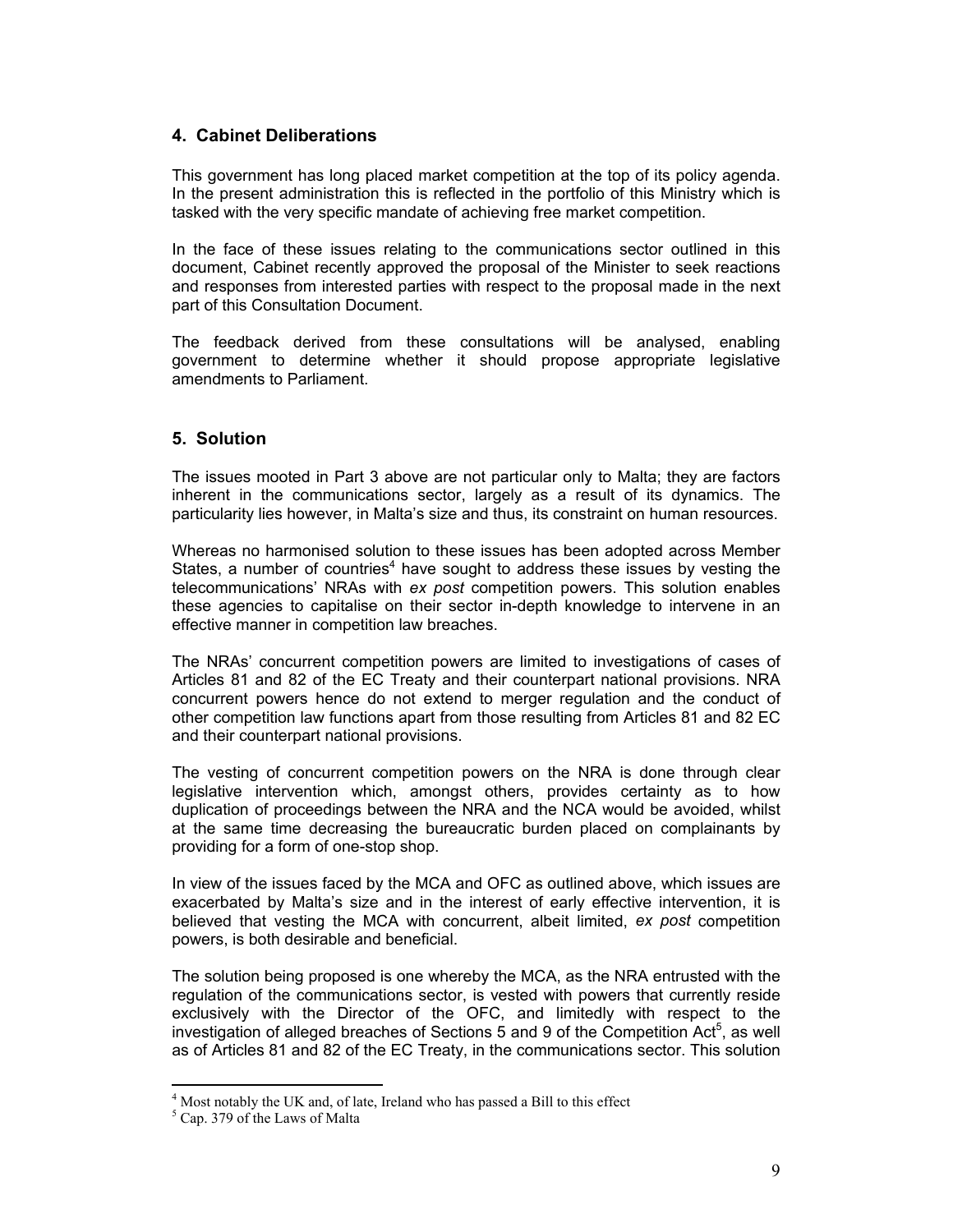aims at merely allowing the MCA to replace the OFC with respect to such investigations where it is determined that the former body is better placed to carry out a particular investigation. In such cases, the MCA will act under the purview of the Competition Act to the exclusion of the regulatory framework particular to the  $communications sector.<sup>6</sup>$  In accordance with this, parties to an investigation by the MCA will, from the outset, be clearly informed of the framework under which the said Authority is acting.

When the MCA decides to exercise the concurrent powers in a particular case, it will limit itself to exercising such powers under, and in accordance with, the Competition Act with respect to the said case. The MCA's decision pursuant to an investigation under the Competition Act will then be subject to review by the Commission for Fair Trading in accordance with one's rights under the Competition Act.

In the event that the MCA is granted concurrent, albeit limited, status of NCA, the European Commission will be notified, so as to allow for the MCA to conduct investigations with respect to Articles 81 and 82 of the EC Treaty in the communications sector.

The adoption of this solution is expected to achieve, amongst others, the following results:

- 1. A competition issue would be dealt with by that authority which is best equipped to do so, hence rendering intervention more effective and timely;
- 2. Stakeholders would have a clear focal point to which to refer competition issues in the communications sector, hence minimising jurisdictional contentions between the public authorities concerned, and attendant risks of conflicting decisions, and the imposition of dual remedies and, or sanctions with respect to the same case;
- 3. This would make for a timely and cost effective resolution of issues.

#### **Questions**

- 3. Do you agree in principle with the solution mooted above? If not, please provide detailed reasons.
- 4. Do you agree with the perceived advantages of this solution?
- 5. Are there issues that have not been identified or should be considered in greater detail?

<sup>&</sup>lt;sup>6</sup> namely the Electronic Communications (Regulation) Act (Cap. 399 of the Laws of Malta), the Electronic Communications Networks and Services (General) Regulations (LN 412 of 2004), the Postal Services Act (Cap. 254 of the Laws of Malta) and Postal Services (General) Regulations (LN 328 of 2005)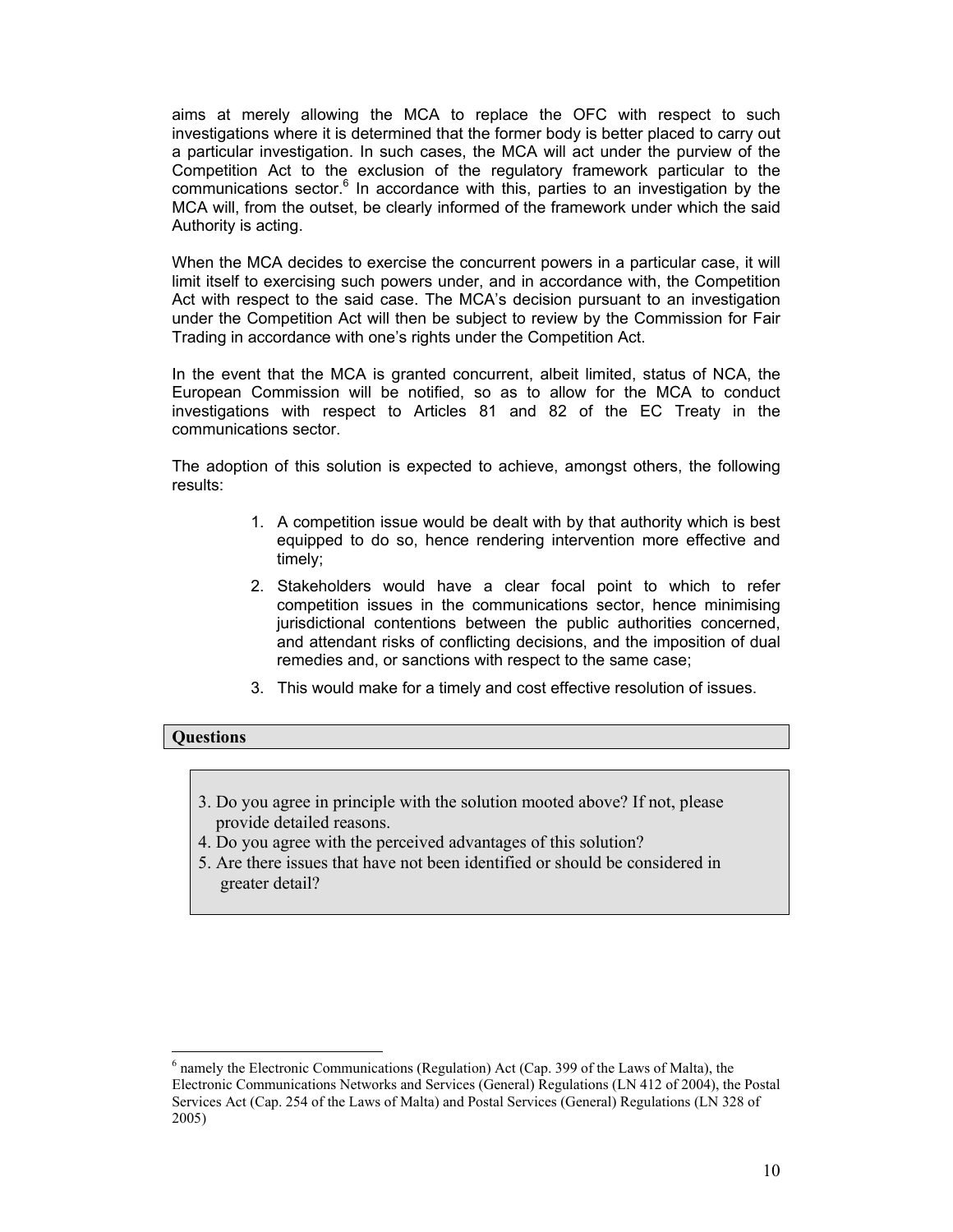# **6. Way Forward**

The adoption of the solution proposed in Part 5 above, requires legislative intervention.

Although this solution is being proposed in the context of the communications sector, it may be replicable to other sectors where there are sector specific regulatory institutions such as energy, environment etc. as has been demonstrated in other jurisdictions adopting this approach. With this in mind, the legislative intervention proposed below is, to the greatest extent possible, not sector specific. A number of sector specific provisions are however necessary and these are inserted, where appropriate, to accompany the non-sector specific provisions in providing a comprehensive framework.

The required legislative intervention necessarily cuts across the competition law framework and the regulatory framework for the communications sector. In order to provide respondents to this Consultation with a clear vision of the legislative interventions being proposed, these are grouped together below in accordance with the principles they are intended to implement.

# **6.1 Group A – Introducing and defining the concept of Concurrent Powers**

This group of legislative interventions is intended to introduce the concept of concurrent powers. Whereas the concept is introduced in a non-sector specific fashion, the sectors with respect to which the concept will be applied must be listed in the law for legal certainty.

# **6.1.1 Intervention A.1**

It is proposed that a definition of concurrent powers be introduced in the Competition Act stating:

"*"concurrent powers" means the powers referred to in Article 3B of this Act*"

Article 3B of the Act will then read:

*"(1) A competent regulatory authority7 shall be entitled to exercise concurrently with the Director, the powers that the Director has under this Act in relation to the investigation and determination of any breach of articles 5 and 9 of this Act and, or of articles 81 and 82 of the EC Treaty."* 

# **6.1.2 Intervention A.2**

 $\overline{a}$ 

Introduce a new Schedule to the Competition Act (Second Schedule) in which the NRAs that will have concurrent powers will be listed, together with the areas with respect to which they will be authorised to exercise concurrent powers.

 $7$  "competent regulatory authority will be defined in the Act as a regulatory authority listed in the new Schedule of the Act to be introduced as per Intervention A.2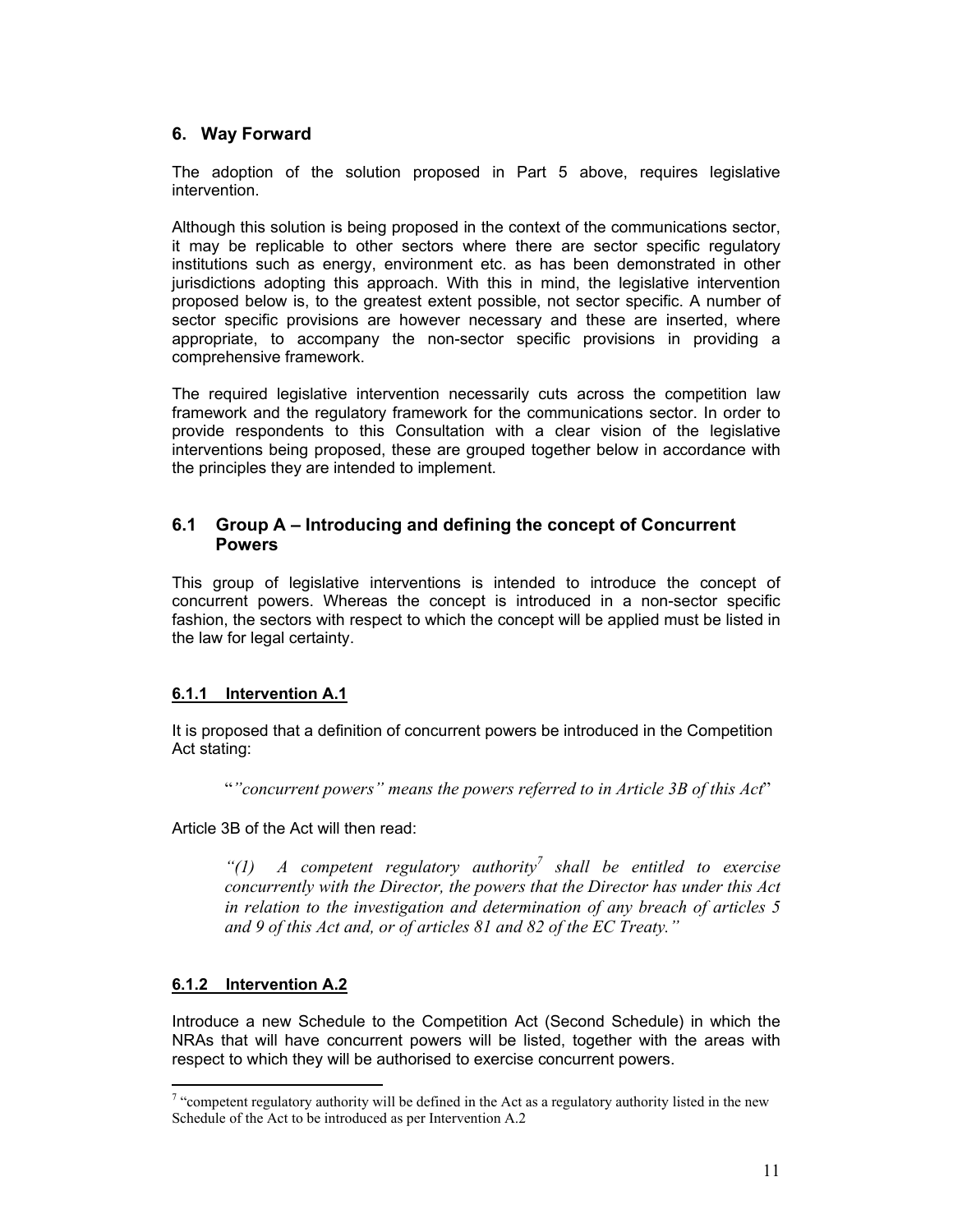It will be proposed that this Schedule may be amended by Order of the Minister. A new provision (Article 3A) will be introduced in the Competition Act for this purpose and will state:

- **"***3A. (1) The Minister may, from time to time, by Order designate regulatory authorities to be competent regulatory authorities for the purposes of this Act.* 
	- *(2) The said regulatory authorities shall be listed in the Second Schedule to this Act.*
	- *(3) The Minister may, from time to time, amend the Second Schedule to this Act."*

# **6.1.3 Intervention A.3**

This legislative intervention will define the area with respect to which the MCA will be authorised to exercise the concurrent powers. It is crucial to note that this provision does not state that the MCA **will** exercise concurrent powers in all the cases listed but solely that it **may** do so. Whether the MCA will, in actual fact, exercise concurrent powers in a particular case will be decided on a case by case basis in accordance with the provisions laid down under "Group C" below. In view of this observation, the list of instances in which the MCA may exercise concurrent powers ought to be rather wide, so as to comprise any case that may bear a significant effect on a communications market. This notwithstanding, it is believed that having a clear list of activities with respect to which the MCA may exercise concurrent powers gives a degree of clarity and certainty.

Article 2 of the Second Schedule introduced in Intervention A.2 above would read:

*"The Malta Communications Authority shall exercise its concurrent powers under this Act in relation to commercial activities connected with:* 

- *i) The provision of electronic communications networks*
- *ii) The provision of electronic communications services; and*
- *iii) The provision of postal services*
- *iv) The provision, or making available, of services or facilities which are provided or made available:* 
	- *a) by means of, or in association with the provision (by the same person or another) of, an electronic communications network or electronic communications service; or*
	- *b) for the purpose of facilitating the use of any such network or service (whether provided by the same person or another)*
- *v) The supply of apparatus used for providing or making available anything mentioned in the preceding paragraphs*
- *vi) The provision of television or audio content."*

It would be made clear in the definitions of the Second Schedule that the terms "electronic communications networks" and "electronic communications services" shall have the meaning given to them under the Electronic Communications (Regulation) Act and where the term "postal services" shall have the meaning given to it under the Postal Services Act.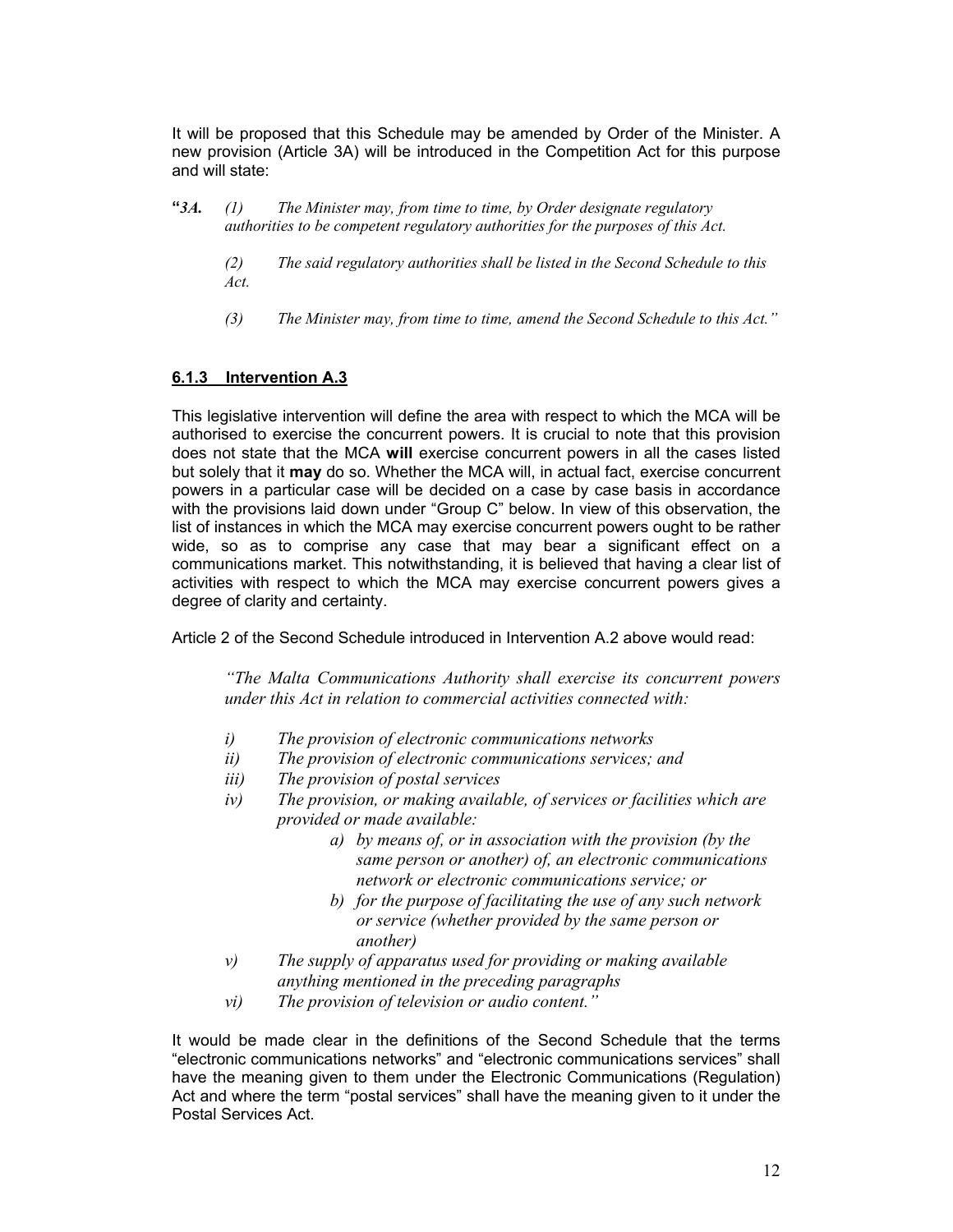#### **6.1.4 Intervention A.4**

The ability of the MCA to exercise concurrent powers will be clearly stated in a new set of Regulations<sup>8</sup> (the 'Regulations'). In addition, it would be specified that the concurrent powers cannot be exercised simultaneously by more than one of the authorities having concurrence in a particular case ("competent persons"9 ). Hence a proviso to paragraph 2 of the new Article 3B of the Competition Act (refer to Intervention A.1 above) would state:

 *"Provided that in relation to any one case, such concurrent powers shall only be exercised at any one time by a single competent person."*

#### **6.1.5 Intervention A.5**

This is self-explanatory. It is required for completeness sake and so as to avoid any inconsistencies that may arise. A proviso to the current definition of "Director" in the Competition Act will be inserted and would read:

*" Provided that any reference to the Director in or under this Act shall also be construed as referring to a competent regulatory authority insofar as that authority is exercising the powers granted to it in accordance with article 3B of this Act".* 

#### **Questions**

- 6. Do you agree with the principles reflected in Legislative Interventions Group A?
- 7. Do you agree with the manner in which the principles are reflected in legislation?
- 8. Are the proposed provisions sufficiently clear?

### **6.2 Group B – Power to make regulations**

In accordance with general legislative practice, it is felt that the procedural aspects relating to the *modus operandi* to be adopted between the MCA and OFC in determining which of them is to exercise concurrent jurisdiction is to be laid down by virtue of subsidiary legislation, rather than primary legislation. The objective of laying

<sup>8</sup> refer to 'Group B' below

<sup>9</sup> The term "competent person" would be defined in Article 2 of the Act, in the following manner:

*<sup>&</sup>quot;competent person" means the Director (of Fair Trading) and, or any of the regulatory authorities listed in the Second Schedule to this Act.*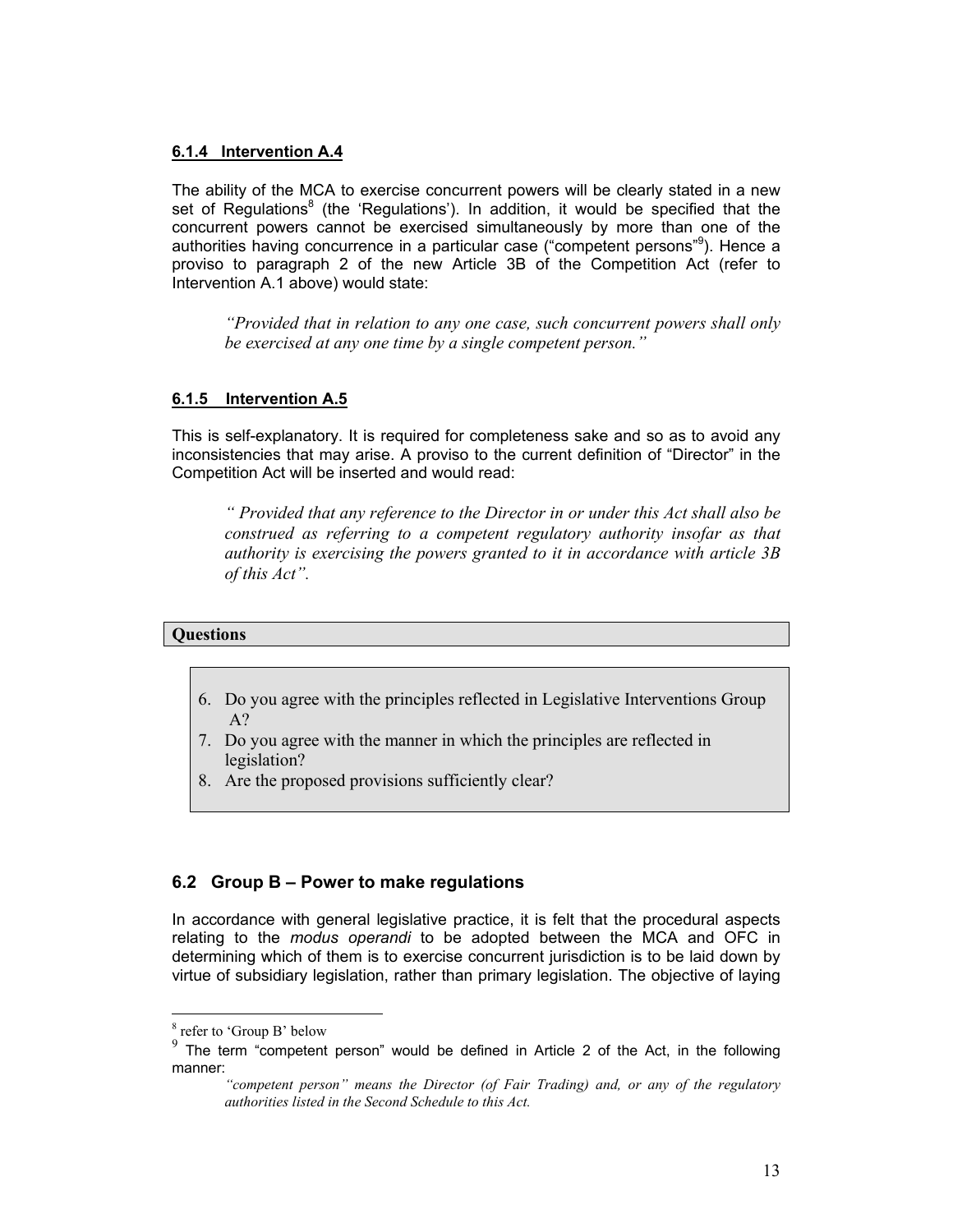down these provisions is to provide the necessary degree of legal certainty with respect to the processes to be adopted by the MCA and OFC in determining which of them is to exercise the concurrent powers.

### **6.2.1 Intervention B.1**

The Minister must, primarily, be given the power to make regulations in this respect. Hence a new paragraph will be introduced in Article 33(1) of the Competition Act and will state the following:

# *(33. (1) The Minister may by regulations:)*

*(c) provide for the manner as to how concurrent powers shall be exercised by the Director and competent regulatory authorities:* 

*Provided that without prejudice to the generality of paragraph (c), such regulations may, in particular, provide –* 

- *(a) for the procedure to be followed by competent persons when determining who is to exercise concurrent powers in any given case;*
- *(b) for the steps to be taken before a competent person exercises, in a particular case, concurrent powers;*
- *(c) for the procedure for determining, in a particular case, questions arising as to which competent person is to exercise concurrent powers;*
- *(d) for the extent to, and manner in, which the concurrent powers may be transferred from one competent person to another, when such powers are being, or have been, exercised by a competent person; and*
- *(e) for notification as to which competent person is exercising concurrent powers in respect of a particular case;*

*Provided further that before making any regulations under this paragraph the Minister shall consult the Minister or Ministers responsible for the competent regulatory authorities to whom such regulations may apply."* 

### **Questions**

- 9. Do you agree with the principles reflected in Legislative Interventions Group B?
- 10. Do you agree with the manner in which the principles are reflected in legislation?
- 11. Are the proposed provisions sufficiently clear?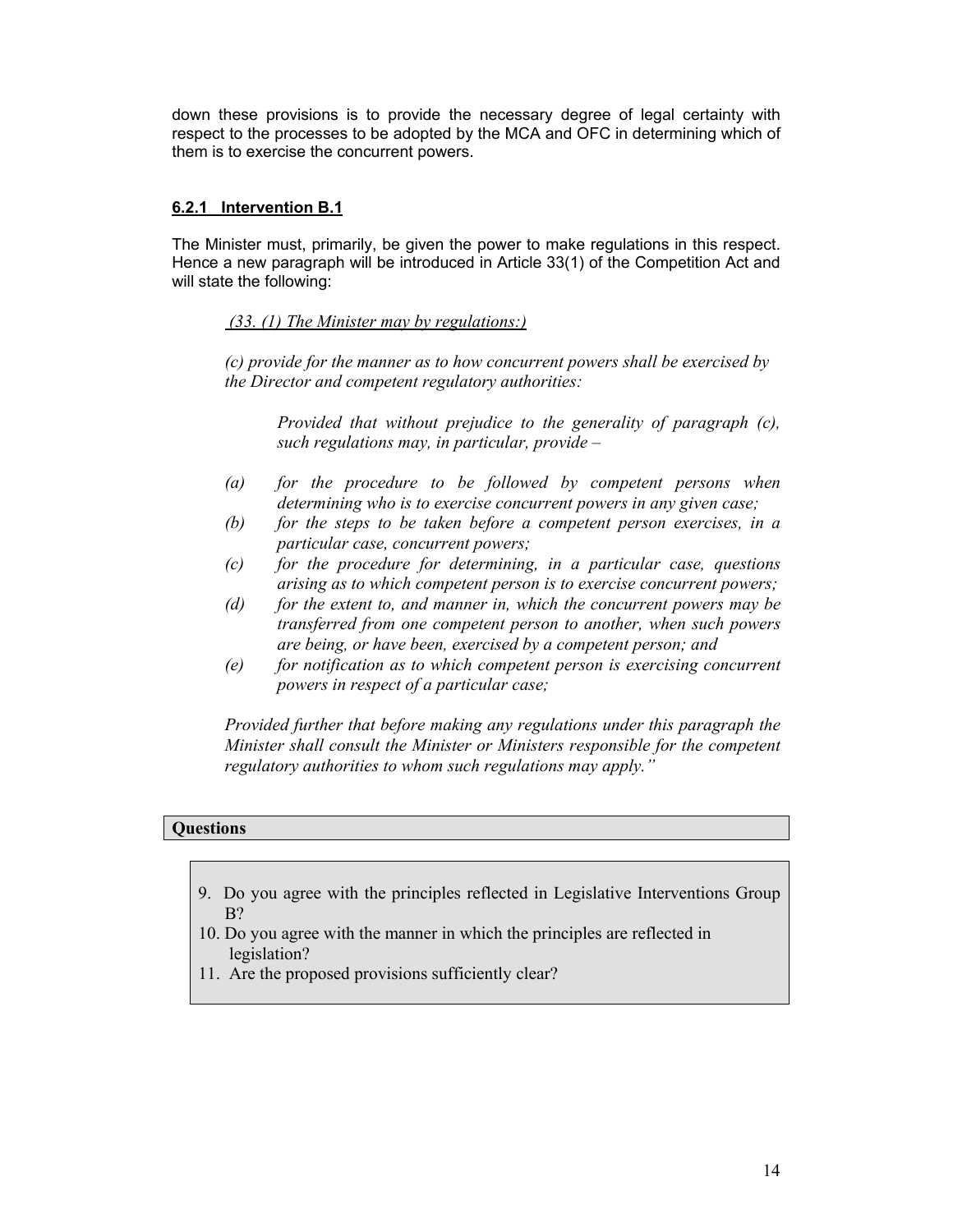### **6.3 Group C – Determining which of the Authorities is to exercise the concurrent powers in a given case**

For the sake of clarity, proposed legislation will list the grounds on which the Authorities competent to exercise concurrent powers shall determine which of them will, in actual fact, exercise such powers in a particular case. The fundamental principle to be borne in mind in making such determination is that of ensuring that the better-placed authority will investigate a particular case. The powers will be exercised in accordance with the Competition Act and be subject to the same rights and restrictions granted to the Director of the OFC in the said Act.

Thus, whether the concurrent powers are exercised by one authority or another will not, in any way whatsoever, affect the rights of the interested parties. In this light, the law seeks to limit any unreasonable contentions being raised by the interested parties as to whether the concurrent powers should have been exercised by one authority instead of another.

# **6.3.1 Intervention C.1**

The grounds on which a determination will be made between the two authorities will be listed in the Regulations. Hence Regulation 6 thereof would state:

### *Paragraph 1:*

In determining which competent person shall deal with a case, competent *persons concerned shall give utmost regard to the following:* 

- *a. the sectoral knowledge of a competent person;*
- *b. whether the case affects more than one regulatory sector;*
- *c. previous contact relating to the case between any of the parties or complainants involved and a competent person;*
- *d. experience in dealing with similar issues relating to the case to be, or being, investigated; and*
- *e. the need to prevent the duplication of procedures concerning identical market issues*

### *Paragraph 2:*

*Without prejudice to the generality of the foregoing, where a particular case may impact significantly on the level of competition in a sector or market regulated by a competent regulatory authority, the said competent regulatory authority shall, unless otherwise agreed to by the competent persons concerned, exercise the concurrent powers.* 

### **6.3.2 Intervention C.2**

Since, as held above, the exercise of the concurrent powers by one competent authority instead of another as proposed herein, does not in any way whatsoever impact the rights of the interested parties to a case, so as to avoid any unreasonable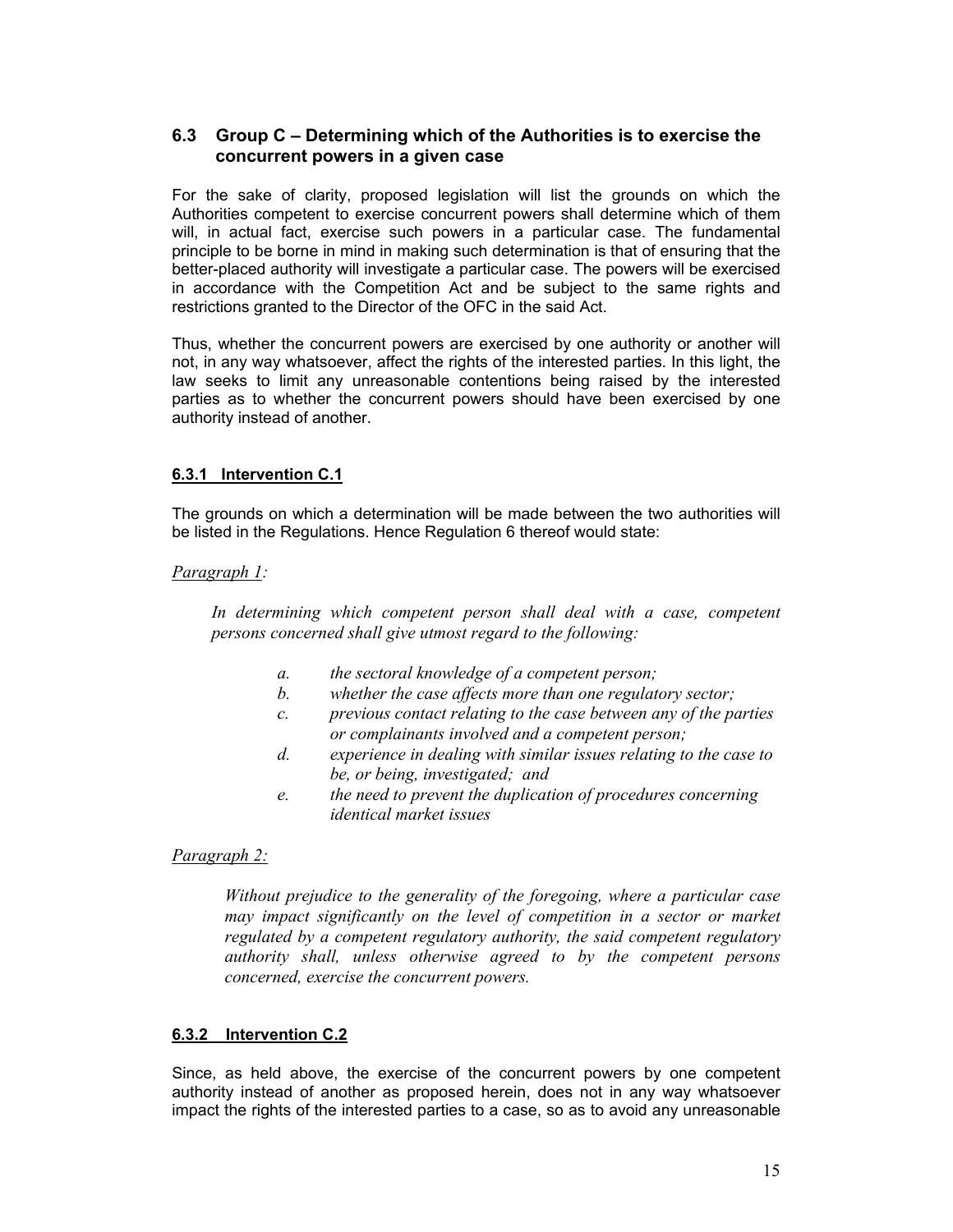contentions being raised, the law prohibits objections to this effect. Hence, a new provision to the Competition Act will be introduced stating the following:

*No objection shall be taken to anything done under, by, or in relation to a competent person under this Act on the grounds that it should have been done under, by, or in relation to another competent person.* 

### **Questions**

- 12. Do you agree with the principles reflected in Legislative Interventions Group C?
- 13. Do you agree with the manner in which the principles are reflected in legislation?
- 14. Are the proposed provisions sufficiently clear?

# **6.4 Group D – Modus Operandi to be adopted by Authorities in determining who is to exercise concurrent powers**

The *modus operandi* to be adopted by the two Authorities in determining which of them is to exercise the concurrent powers in a particular case will be laid down in law for the sake of clarity.

### **6.4.1 Intervention D.1**

Regulation 4 in the new set of regulations will read:

*Upon becoming aware of a case with respect to which concurrent powers may be exercised, whether by virtue of a complaint being lodged before a competent person, or otherwise, the competent person concerned shall, within five working days from the acquisition of such information, notify the other competent person which may exercise concurrent powers of the said case.* 

*In doing so, the notifying competent person may send to the other competent person any information received with respect to the particular case.*

### **6.4.2 Intervention D.2**

Regulation 5 in the new set of Regulations will read:

*Upon notification as prescribed in regulation 4, the competent persons concerned shall without delay, agree which of them shall exercise concurrent powers.*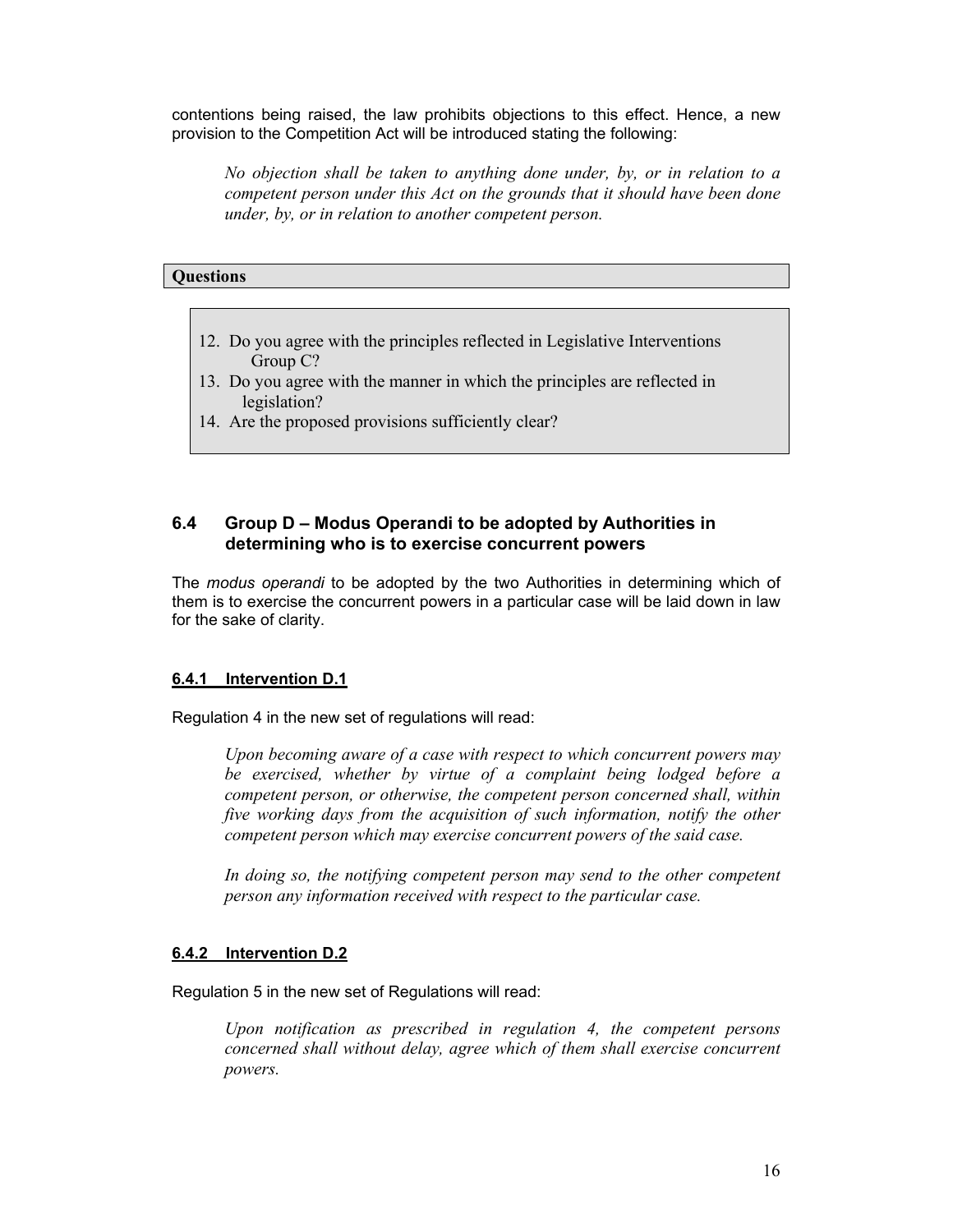*Provided that until agreement is reached a competent person shall not take any further steps with respect to the said case without the prior approval of the other competent person.*

# **Questions**

- 15. Do you agree with the principles reflected in Legislative Interventions Group D?
- 16. Do you agree with the manner in which the principles are reflected in legislation?
- 17. Are the proposed provisions sufficiently clear?

# **6.5 Group E – Sharing of Information**

The ability of the MCA and the OFC to exchange relevant information is a cornerstone of the ongoing relationship between the two Authorities. This principle, which is so fundamental to an effective *ex ante* regulation and *ex post* enforcement of competition principles in the communications sector and which is enshrined in the Framework Directive<sup>10</sup>, ought to be better reflected in the Competition Act.

In view of the solution mooted in Part 5 of this document, the principle of sharing of information between the MCA and OFC gains further importance. In principle, when applying concurrent powers, it should not make any difference whether the information is requested by the MCA or the OFC, as long as the request is made in accordance with the provisions and for the purposes of investigating a breach of the Competition Act. In this sense, when exercising concurrent powers, the MCA and OFC should be in possession of the same amount of information that the other authority would have had, had it been exercising the concurrent powers.

Moreover, the exchange of information between the MCA and OFC is a crucial part of the principle of the transfer of pending investigations between the two Authorities mooted in " Group G" below.

The current Group of Interventions is intended to do away with the legislative obstacles that may exist with regard to the sharing and exchange of information between the MCA and OFC and this, in respect of the rights of interested parties.

#### **6.5.1 Intervention E.1**

Primarily, a new provision will be added to Article 12 of the Competition Act, which would replicate a principle already laid down in the MCA Act<sup>11</sup> (Article 4(9), hence allowing for its application even in case of investigations under the Competition Act. The need for this new provision is felt, irrespective of the solution mooted in Part 5 of this Consultation Document. It is suggested that the new provision would read:

 $10$  Preamble 35 and Article 3(5).

<sup>&</sup>lt;sup>11</sup> Cap. 418 of the Laws of Malta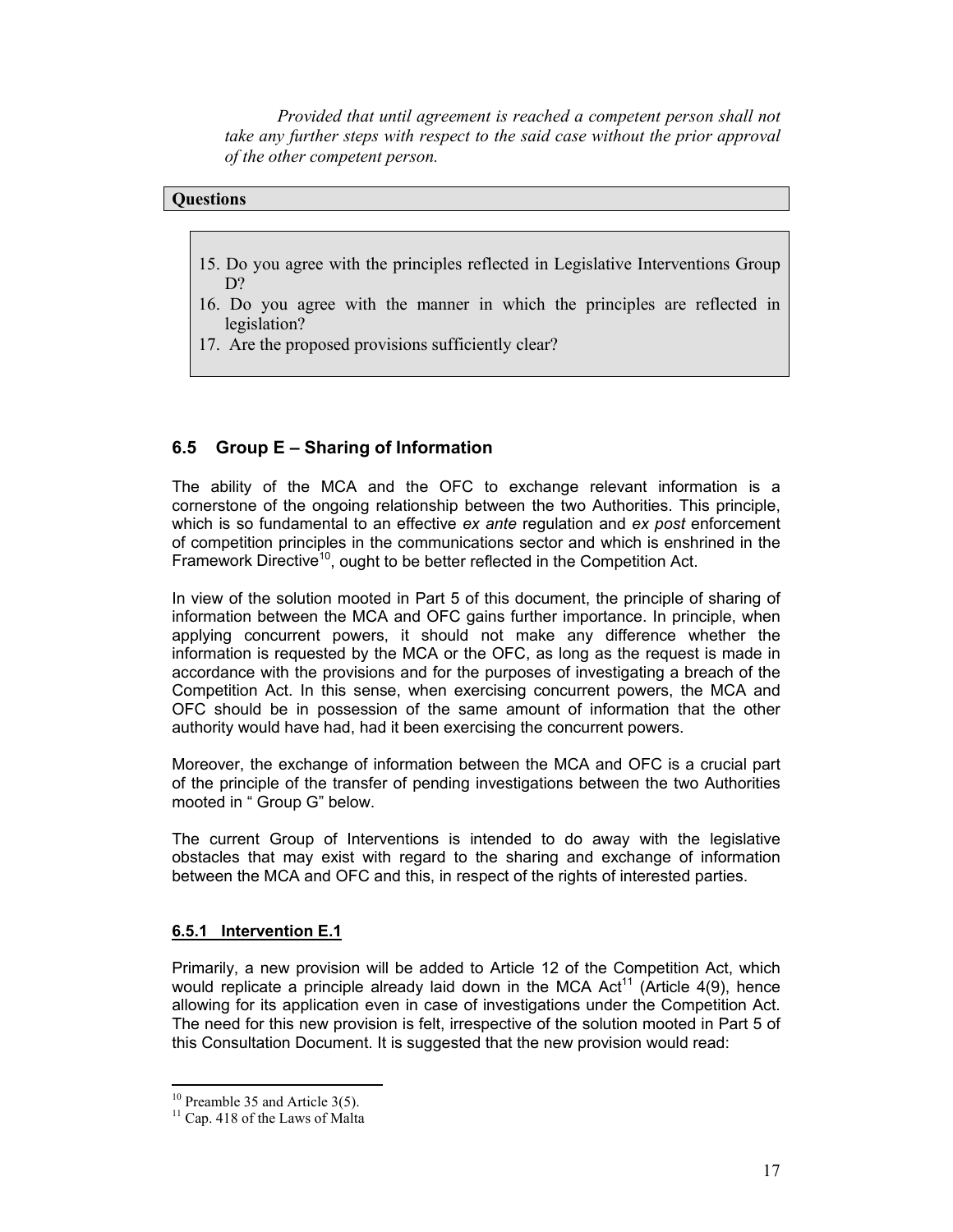*Competent persons shall provide each other with the information necessary for the application of the provisions of this Act which information shall be provided within an appropriate timeframe taking into consideration the particular circumstances of the issues involved. In respect of the information exchanged, the receiving competent person shall ensure the same level of confidentiality as the originating competent person.*

### **6.5.2 Intervention E.2**

An exchange of information between the two Authorities in consonance with the requirements of the Framework Directive, as held above, should not be impaired. In saying this, it is understood that the level of confidentiality binding the OFC would also bind the MCA were an exchange of information to take place. Moreover, the exchange of information between the MCA and OFC is a crucial part of the principle of the transfer of pending investigations between the two Authorities mooted in " Group G" below, and should hence not be impaired. In accordance with this, it is suggested that two provisos be added to Article 12(10) of the Competition Act which would state the following:

*Provided that subarticle (10) shall not apply to a disclosure of information between the Director and a competent regulatory authority where such disclosure is made for the purpose of facilitating the performance of concurrent powers or the performance of the regulatory functions at law by that competent regulatory authority:* 

*Provided further that in respect of any information as may be disclosed, the receiving competent regulatory authority shall ensure the same level of confidentiality as the Director.*

### **Questions**

- 18. Do you agree with the principles reflected in Legislative Interventions Group E?
- 19. Do you agree with the manner in which the principles are reflected in legislation?
- 20. Are the proposed provisions sufficiently clear?

### **6.6 Group F - Right of Referral to Minister**

Though unlikely to occur, consideration must be given to the possibility of the competent authorities not agreeing as to which of them is better placed to deal with a particular case. In such case, the measure that is being proposed is to allow for the decision to be taken by the Minister responsible for competition or another person appointed by such Minister to act in his stead for this purpose.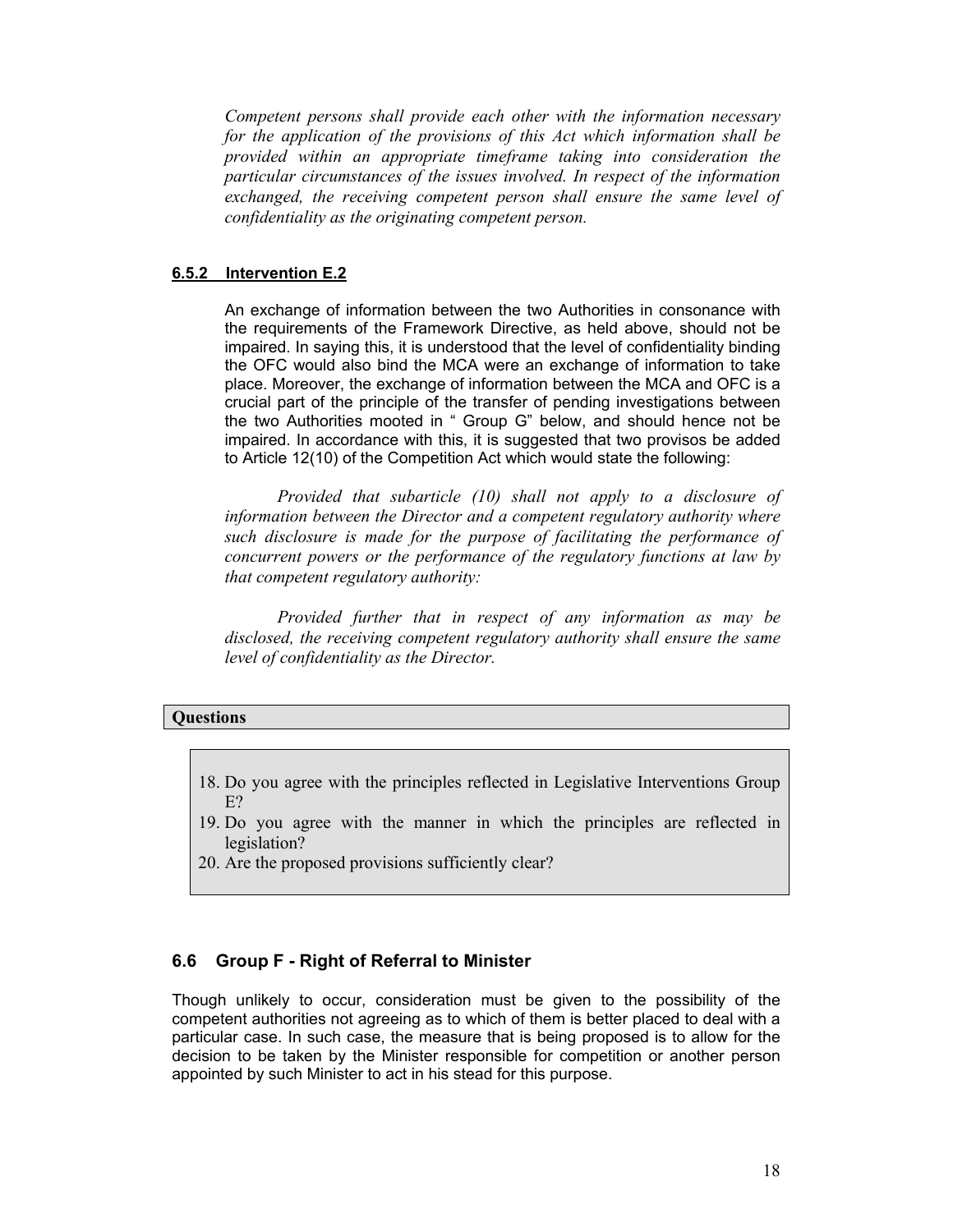#### **6.6.1 Intervention F.1**

In accordance with the above, it is proposed that a provision be inserted in the Competition Act giving the Minister the vires to decide on matters of concurrence. It is proposed that the provision will read:

*If any question arises between two or more competent persons as to which of them should exercise concurrent powers in a particular case, such question shall be referred to and determined by the Minister in accordance with any Regulations as may be made in this regard;*

*Provided that the Minister may appoint another person to act in his stead with respect to the above.*

# **6.6.2 Intervention F.2**

The above provision of the Act will then be complemented by provisions in the new set of regulations providing for the *modus operandi* to be applied by the competent Authorities in referring the matter to the Minister for determination. It is proposed that the regulations would state the following:

*Regulation 7(1)*

*Where the competent persons fail within a reasonable time to reach an agreement in accordance with Regulation 512, they shall in accordance with Article 3B of the Act13 jointly refer the matter to the Minister. In doing so, each of the competent persons concerned shall make their submissions on the matter.* 

*Provided that prior to a determination being made and communicated to the competent persons in accordance with this regulation none of the competent persons shall take any further steps with respect to the case in relation to which concurrent powers are to be exercised.* 

*Regulation 7(2)*

*Upon receiving such a referral, the Minister shall, within 8 working days of receipt of a communication in terms of paragraph 1 of this regulation, determine which competent person is to exercise the concurrent powers and the Minister shall communicate his decision to the competent persons concerned.* 

<sup>&</sup>lt;sup>12</sup> Refer to Intervention D.2 above

<sup>&</sup>lt;sup>13</sup> Intervention F.1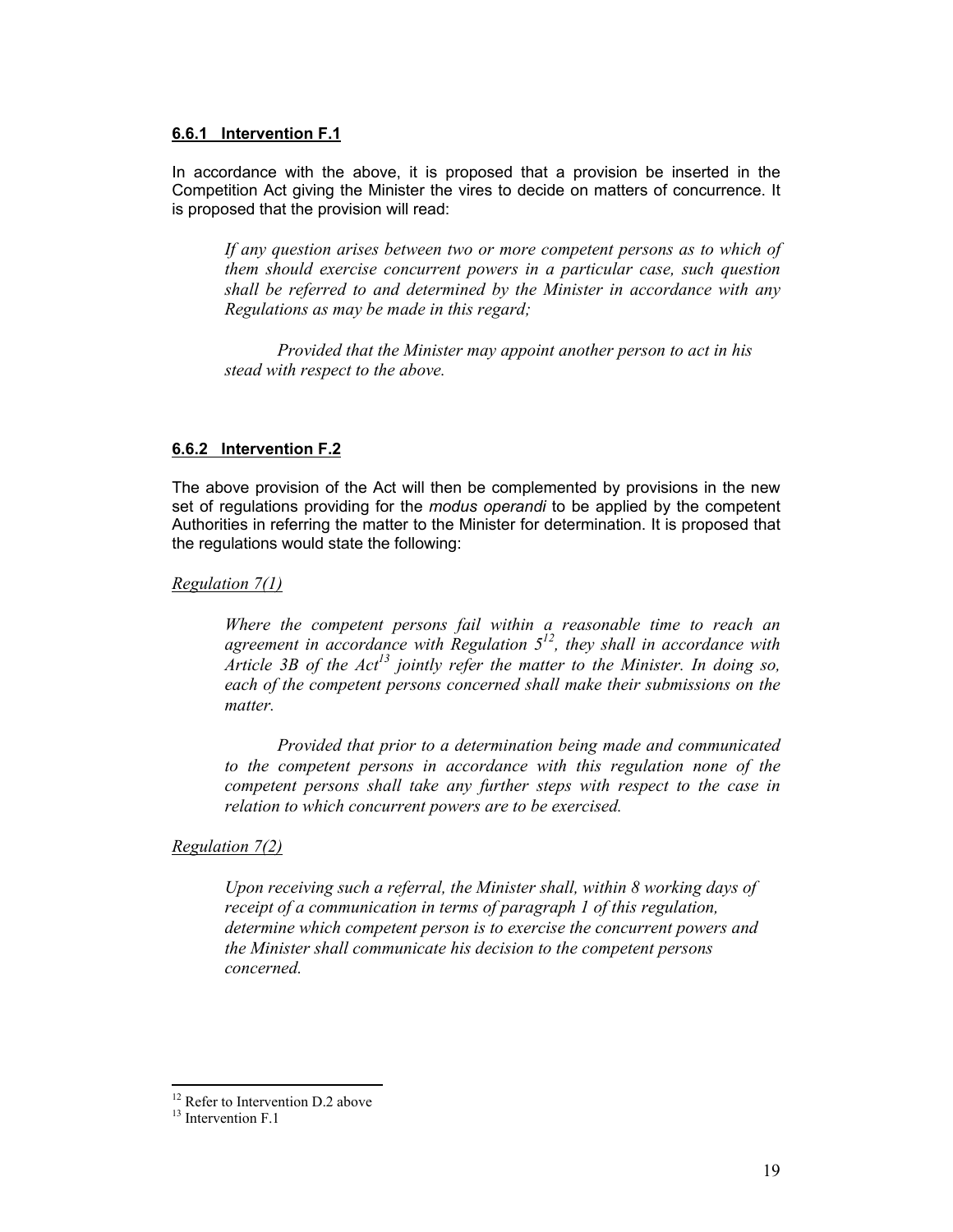- 21. Do you agree with the principles reflected in Legislative Interventions Group F?
- 22. Do you agree with the manner in which the principles are reflected in legislation?
- 23. Are the proposed provisions sufficiently clear?

#### **6.7 Group G – Transfer of case from one authority to another**

So as to ensure that the authority that is best placed to investigate an alleged breach of competition law is in fact the one that is investigating the case, the framework for concurrent powers allows for the possibility of a case being transferred from one competent person<sup>14</sup> to another. The purpose of this is to ensure that, if during an investigation, it is established that another competent person is better placed to investigate the case than the authority that had already commenced the investigation, the better-placed authority would not be precluded from taking over the investigation. It is noted that experience in other countries that resort to concurrent  $j$ urisdiction<sup>15</sup> indicates that this occurrence has not materialised. Notwithstanding this, making an allowance for this occurrence at law is still advisable.

#### **6.7.1 Intervention G.1**

In order to implement this right of transfer, it is proposed that the following provision be inserted in the new regulations.

#### *Regulation 9(1)*

*A competent person who has exercised concurrent powers* (the 'transferor'<sup>16</sup>) *may, during the course of an investigation, upon reaching agreement with another competent person* (the 'transferee'17)*, transfer the case to the transferee if, in the opinion of the competent persons concerned, it transpires that the transferee is better placed, in accordance with the criteria listed in Regulation*  $6^{18}$ , to conduct the investigation and determine the outcome of the *case.* 

#### **6.7.2 Intervention G.2**

It is proposed that the competent persons' obligation to notify the interested parties to an investigation as to which authority is to take cognisance of a particular case prior

<sup>&</sup>lt;sup>14</sup> i.e. any of the regulatory and competition authorities competent to exercise concurrent powers

<sup>&</sup>lt;sup>15</sup> most notably the UK

<sup>&</sup>lt;sup>16</sup> this term will be defined in the definitions regulation

 $17$  ibid.

<sup>&</sup>lt;sup>18</sup> see intervention C.1 above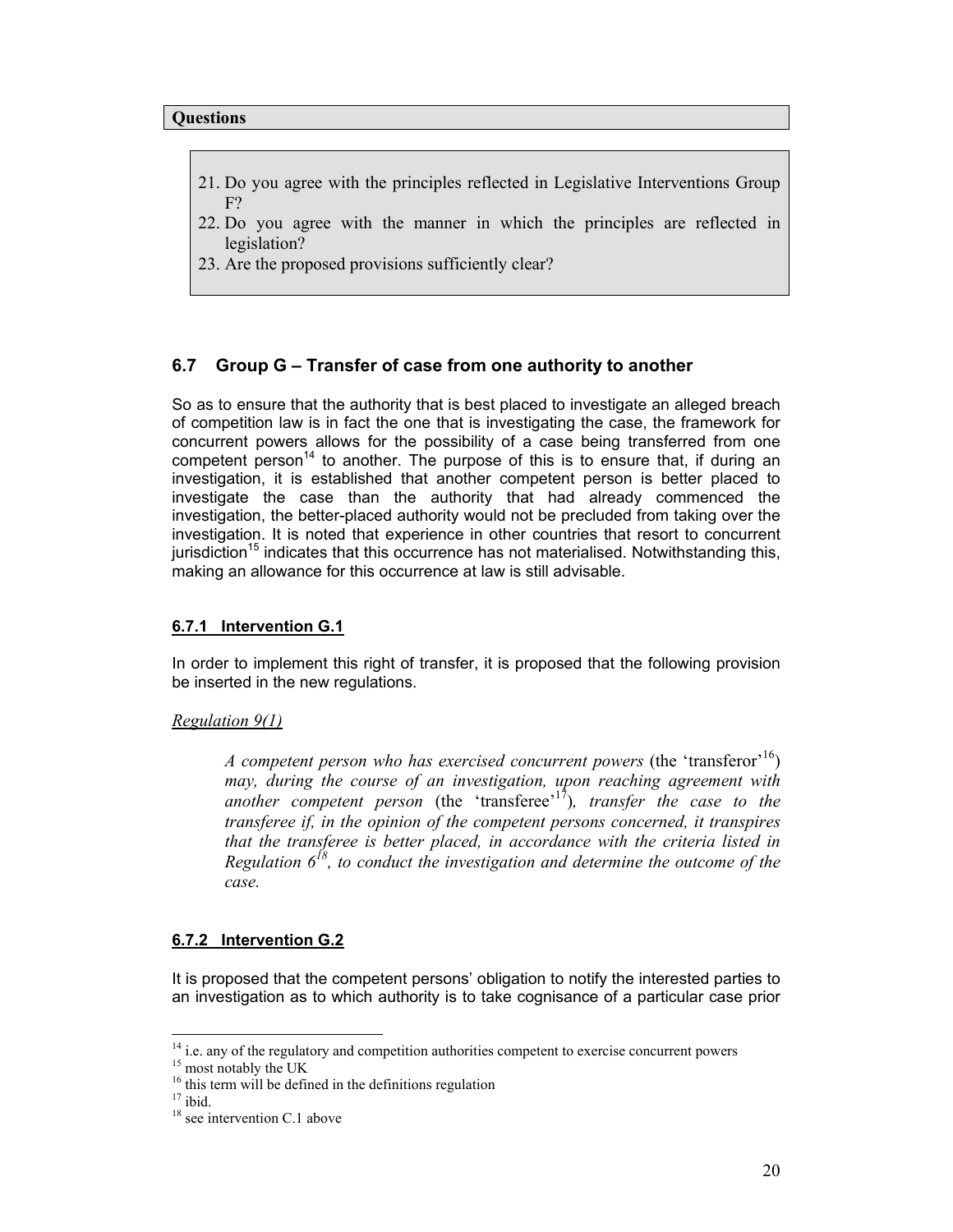to the exercise of concurrent powers (see " Group H" below) should be extended to the context of a transfer of a case, too. The parties will however not be given the right to object to a decision by the competent persons to transfer the case, for the same reasons as discussed under Intervention C.2. The following proposed provision aims at capturing the principles explained.

#### *Regulation 9(2)*

*Upon the transferor and the transferee proposing to agree to a transfer in accordance with subregulation 1, but prior to the transfer being completed, the transferor shall, as soon as is practicable, notify in writing, where applicable, the complainant and, or the undertaking that is the subject of the investigation, of the agreement reached between the competent persons and invite the said parties to the investigation to make written submissions within a reasonable timeframe to be set by the transferor.* 

*Provided that prior to effecting the transfer of the case, the competent persons shall take into consideration the submissions made by the parties to the investigation:* 

*Provided further that no right of objection will rest with the complainant or with any other person, with respect to the competent persons' decision to transfer the case or otherwise.*

#### **Questions**

- 24. Do you agree with the principles reflected in Legislative Interventions Group G?
- 25. Do you agree with the manner in which the principles are reflected in legislation?
- 26. Are the proposed provisions sufficiently clear?

### **6.8 Group H – Informing the interested parties**

In creating a form of one-stop shop for complaints relating to anti-competitive conduct in the communications sector in the way proposed in Part 5 of this document, it is important that interested parties be kept constantly informed of decisions taken by the competent Authorities with respect to which of them is to exercise concurrent powers.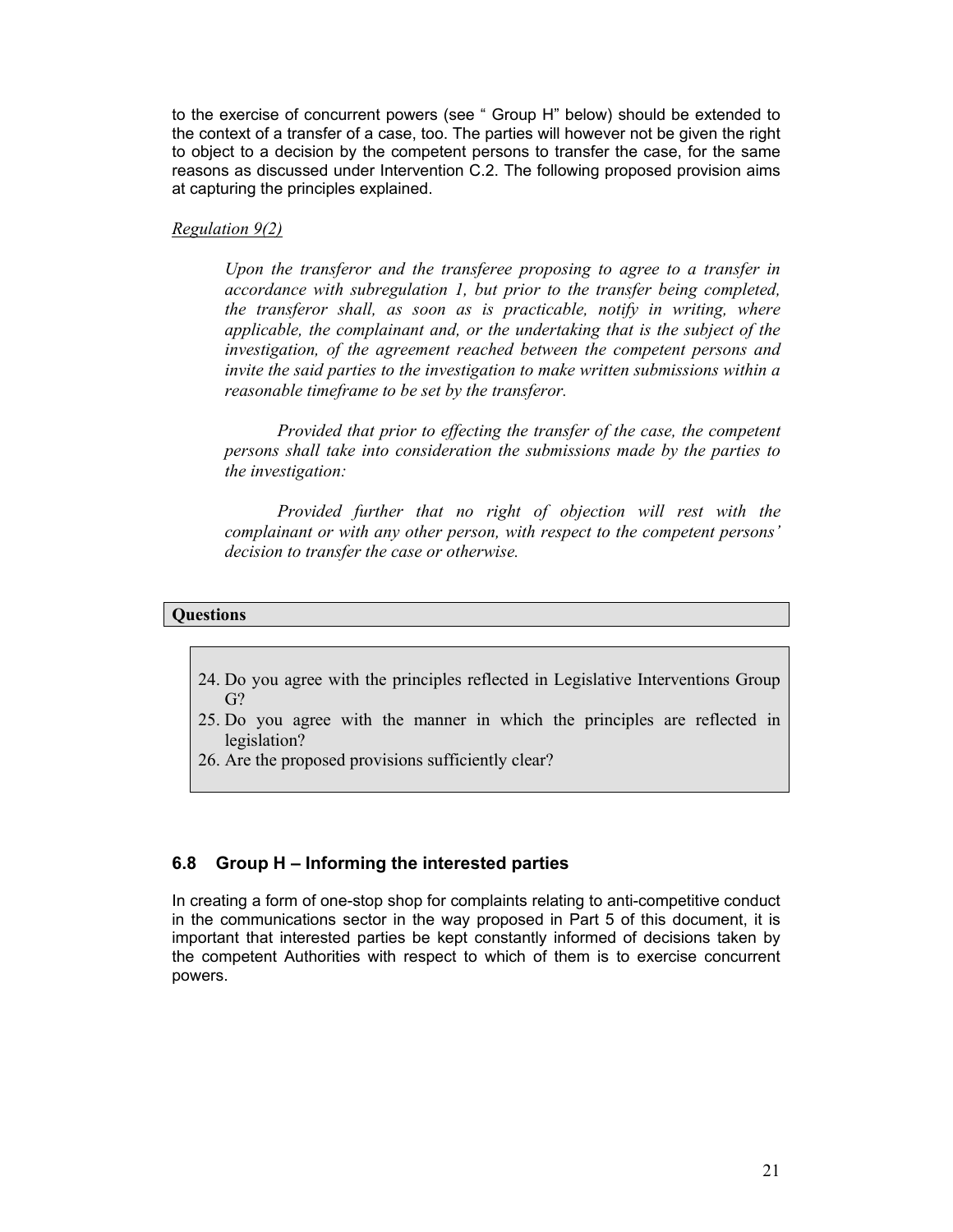# **6.8.1 Intervention H.1**

Interested parties should be informed as to which of the Authorities is to exercise concurrent powers prior to the exercise of said concurrent powers by any of the Authorities. It is proposed that this principle will be reflected in law through the introduction of a provision in the new set of regulations which will read:

# *Regulation 8 (1)*

*Upon agreement being reached between the competent persons concerned in accordance with Regulation 5, the competent person who is to exercise the concurrent powers shall, as soon as is practicable and prior to taking any further steps with respect to the particular case, inform the complainant of the agreement reached between the competent persons concerned.* 

# **6.8.2 Intervention H.2**

Even in the event that the Authorities fail to agree as to which of them is to exercise concurrent powers and a referral is to be made to the Minister for this purpose, in accordance with "Intervention F" above, the interested parties are to be informed as to which of the Authorities is to exercise the concurrent powers from the outset. Hence, a provision in the new set of regulations will be introduced stating:

# *Regulation 8(2)*

*Upon a determination being made and communicated to the competent persons in accordance with Regulation 719, the competent person who is to exercise the concurrent powers shall, as soon as is practicable and prior to taking any further steps with respect to the particular case, inform the complainant of the determination made.* 

# **6.8.3 Intervention H.3**

The same principle will apply when the two Authorities decide to transfer a case in accordance with that stated under "Intervention G" above. Hence, the same regulation allowing for the transfer of cases would state the following:

### *Regulation 9(3)*

*Upon the case being transferred, and prior to the transferee exercising any concurrent powers, the transferor shall, where applicable, notify the parties to the investigation that the transfer has been effected.* 

 $\overline{a}$ <sup>19</sup> refer to Intervention F above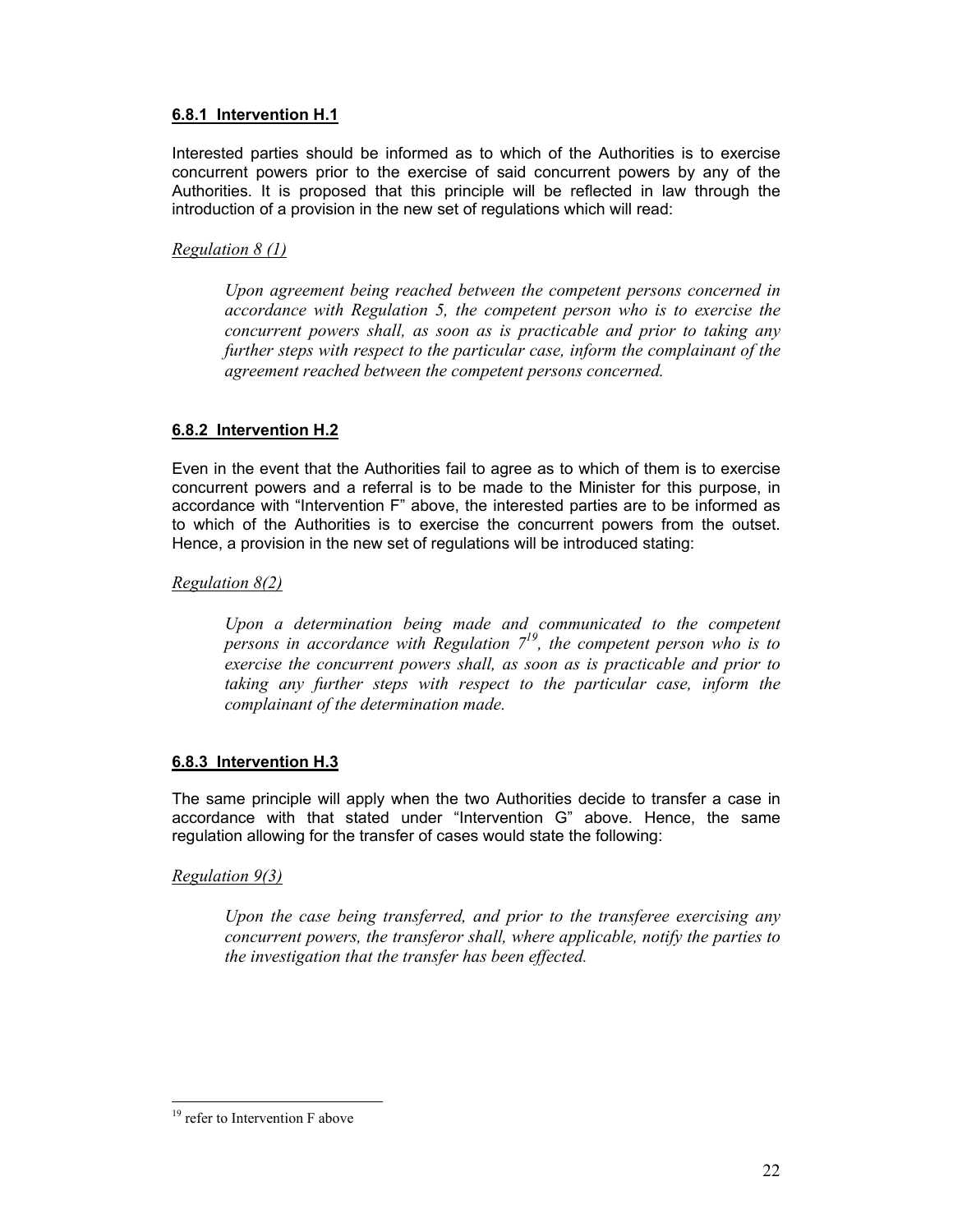- 27. Do you agree with the principles reflected in Legislative Interventions Group  $H<sup>2</sup>$
- 28. Do you agree with the manner in which the principles are reflected in legislation?
- 29. Are the proposed provisions sufficiently clear?

### **6.9 Group I - Least intrusive form of intervention**

Quite apart from the solution mooted in part 5 of this Consultation Paper, the need has been felt to reflect in law the principle that, where a particular anti-competitive conduct may be effectively remedied through more than one form of intervention, the least intrusive intervention should be allowed to be applied to the exclusion of the other forms of intervention. This principle is of particular importance to the communications sector. In this sense, *ex ante* obligations are imposed to promote competition in a particular market and enforcement procedures in relation to such obligations are deemed to be less cumbersome than an *ex post* investigation of a breach of competition law. Hence, it is believed that, where a breach of an *ex ante*  obligation may also give rise to a breach of *ex post* competition law and an enforcement action with respect to the *ex ante* obligation may effectively remedy the anti-competitive conduct and its effect on the market, then such action should take precedence over an *ex post* investigation. This is held bearing in mind that parallel investigations with respect to a particular case should, where possible, be avoided.

In accordance with this, it is proposed that the following provision be inserted in the Competition Act:

*The Director may desist from, or suspend, any investigation if he considers that the case being, or to be, investigated may be effectively resolved through the adoption of other remedial measures. In doing so, where applicable, the Director shall inform the person lodging the complaint of his action giving his reasons therefor:* 

*Provided that the Director may resume or commence the investigation at any time after having desisted or suspended an investigation where he has reason to believe that the circumstances of the case so warrant.* 

#### **Questions**

- 30. Do you agree with the principles reflected in Legislative Interventions Group I?
- 31. Do you agree with the manner in which the principles are reflected in legislation?
- 32. Are the proposed provisions sufficiently clear?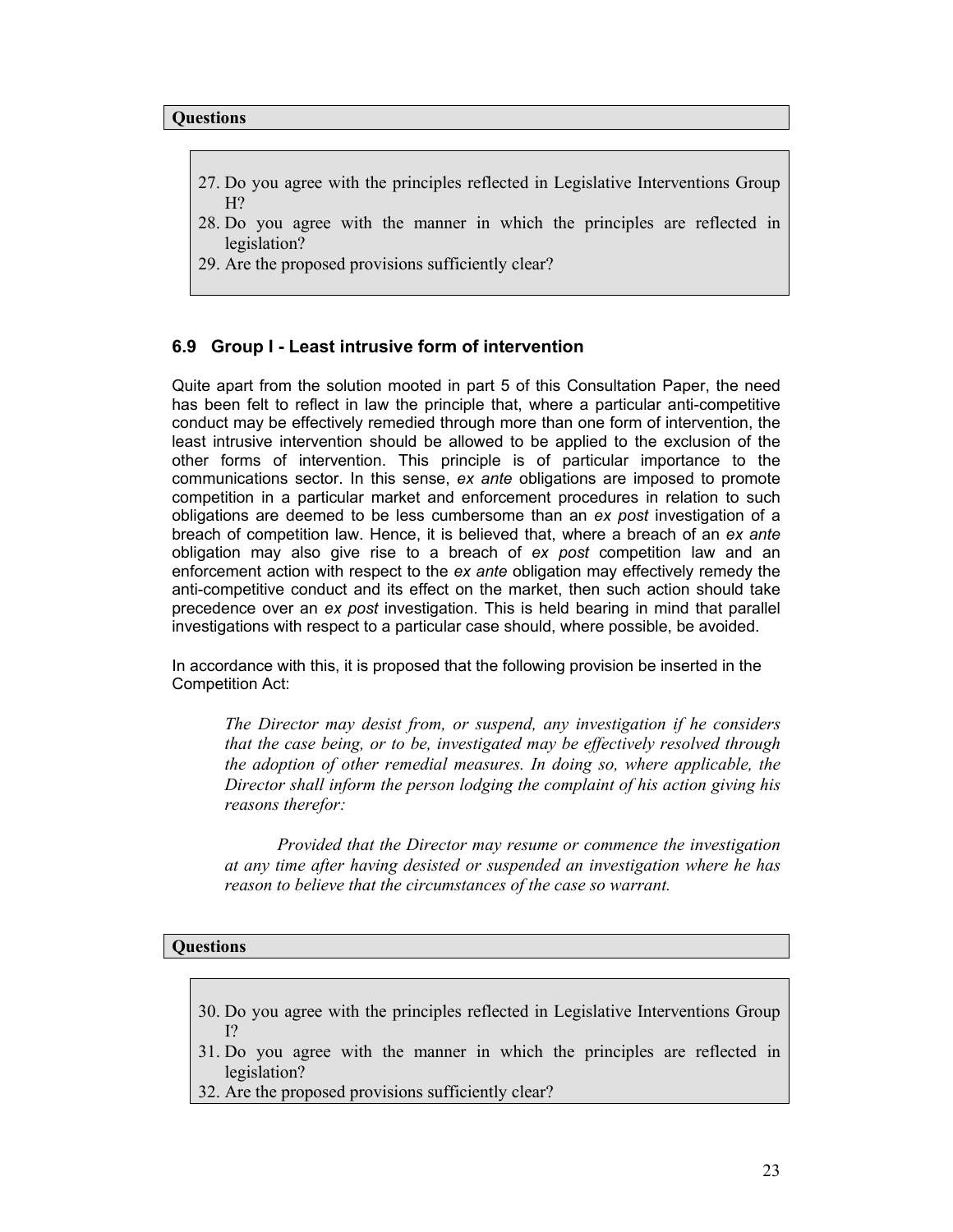# **6.10 Group J – Keeping the regulatory and competition law frameworks distinct**

In view of the distinct rights and obligations, as well as procedures, linked to the two frameworks, namely the regulatory framework for communications and the Competition Act, it is of fundamental importance that, once it may exercise the concurrent powers, the MCA specifies from the outset under which framework it is acting with respect to a particular case.

# **6.10.1 Intervention J.1**

In order to clearly reflect the above in law, it is proposed that a new provision be introduced in the MCA Act, which would state the following:

*The Authority shall when exercising its concurrent powers under the Competition Act, notify in writing the parties to a case under which legal framework it is acting.* 

# **6.10.2 Intervention J.2**

Closely linked to the principle in Group I above, i.e. that the MCA will always aim at least intrusive effective means of intervention, and in accordance with the principles that underpin the communications regulatory framework, it would aim at resorting to the Competition Act only where, in its view, the enforcement of regulatory obligations will not settle the anti-competitive issue effectively. Hence, a new provision to Part VII of MCA Act would be introduced to reflect this principle and would read:

*The Authority shall not exercise its powers under this Act if it has notified the parties to a case that it is acting under the Competition Act with respect to the infringement in question.* 

# **6.10.3 Intervention J.3**

It ought to be specified also that the powers of the MCA, the procedures for investigation and the administrative fines under the MCA Act will not apply when the MCA is exercising the concurrent powers. Hence, it is proposed to introduce a new provision at the beginning of Part VII of the Competition Act, which would state the following:

*The provisions of Part VII of this Act shall not apply when the Authority acts in accordance with its concurrent powers under the Competition Act.* 

This provision will be complemented by a provision in the Competition Act reading:

*A competent regulatory authority shall exercise concurrent powers strictly in accordance with this20 Act.*

 $\overline{a}$ <sup>20</sup> the Competition Act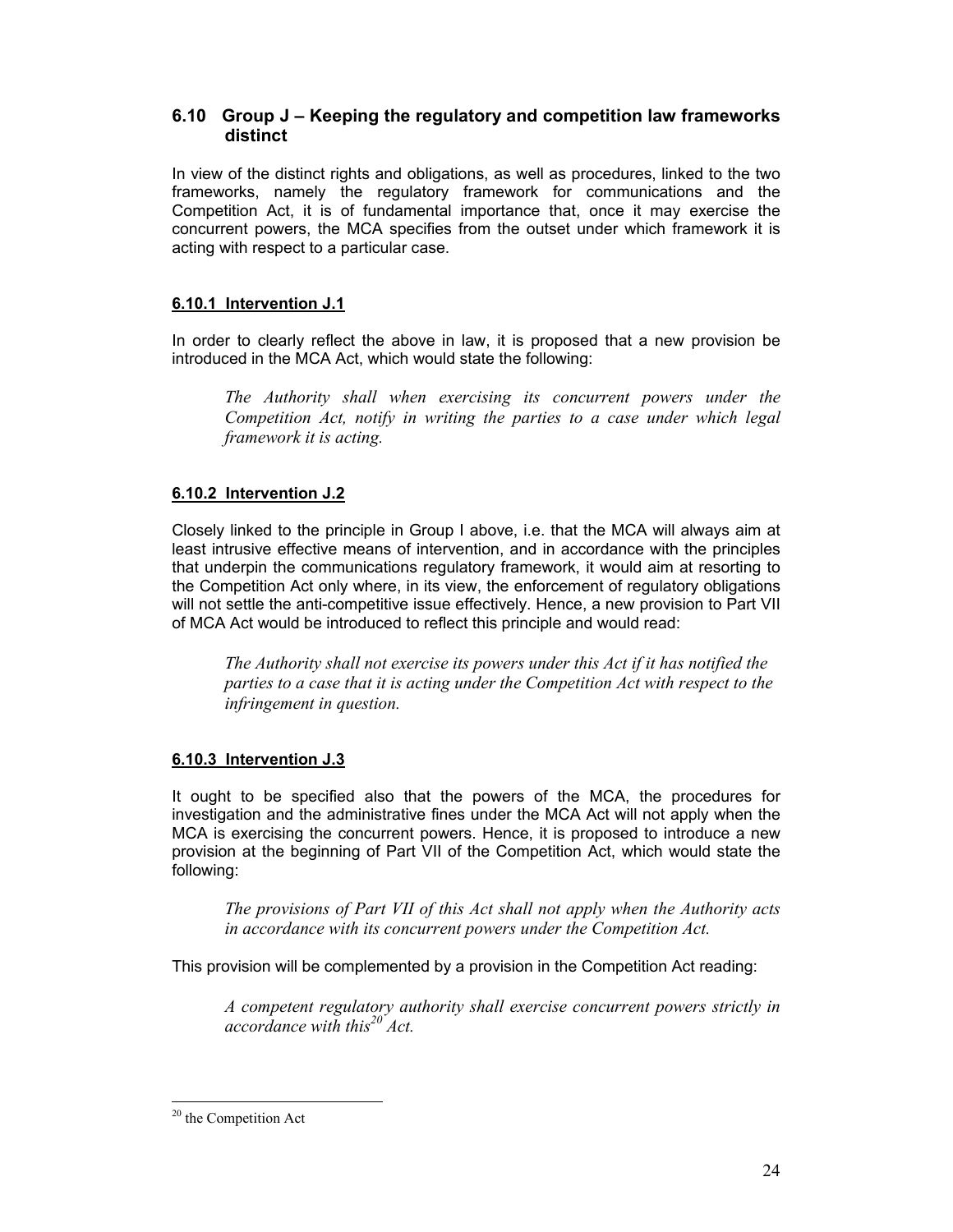### **6.10.4 Intervention J.4**

Finally, it ought to be clearly specified that decisions issued by the MCA under their concurrent powers will not be appealable to the Communications Appeals Board. They would, however, be subject to the ordinary right of recourse laid down in the Competition Act. To this end, it is proposed that a new provision be inserted at the top of Part VIII of the MCA Act stating the following:

*The provisions of Part VIII of this Act shall not apply in relation to any decisions that the Authority may take in accordance with its concurrent powers under the Competition Act.*

# **Questions**

- 33. Do you agree with the principles reflected in Legislative Interventions Group J?
- 34. Do you agree with the manner in which the principles are reflected in legislation?
- 35. Are the proposed provisions sufficiently clear?

# **7. Conclusion**

By virtue of the solution proposed in Part 5 of this Consultation Document, this Ministry seeks to overcome the various hurdles that could impair an effective comprehensive resolution of competition-related issues in the communications sector. It is deemed that the solution mooted in this document, whereby the better placed Authority investigates a competition case, is the most efficient one even in view of Malta's size and limited financial and human resources.

The various legislative interventions proposed in Part 5 above seek to achieve the desired level of legal clarity required to allow for a smooth implementation of the proposed solution. In laying down the proposed legislative interventions, great attention was paid not to affect the rights of parties to an investigation under the Competition Act.

This Ministry trusts that respondents to this Consultation will recognise the need for the reform being proposed and, in doing so, will induce relevant responses which can be analysed by this Ministry to enable it to make appropriate recommendations on the way forward to Government.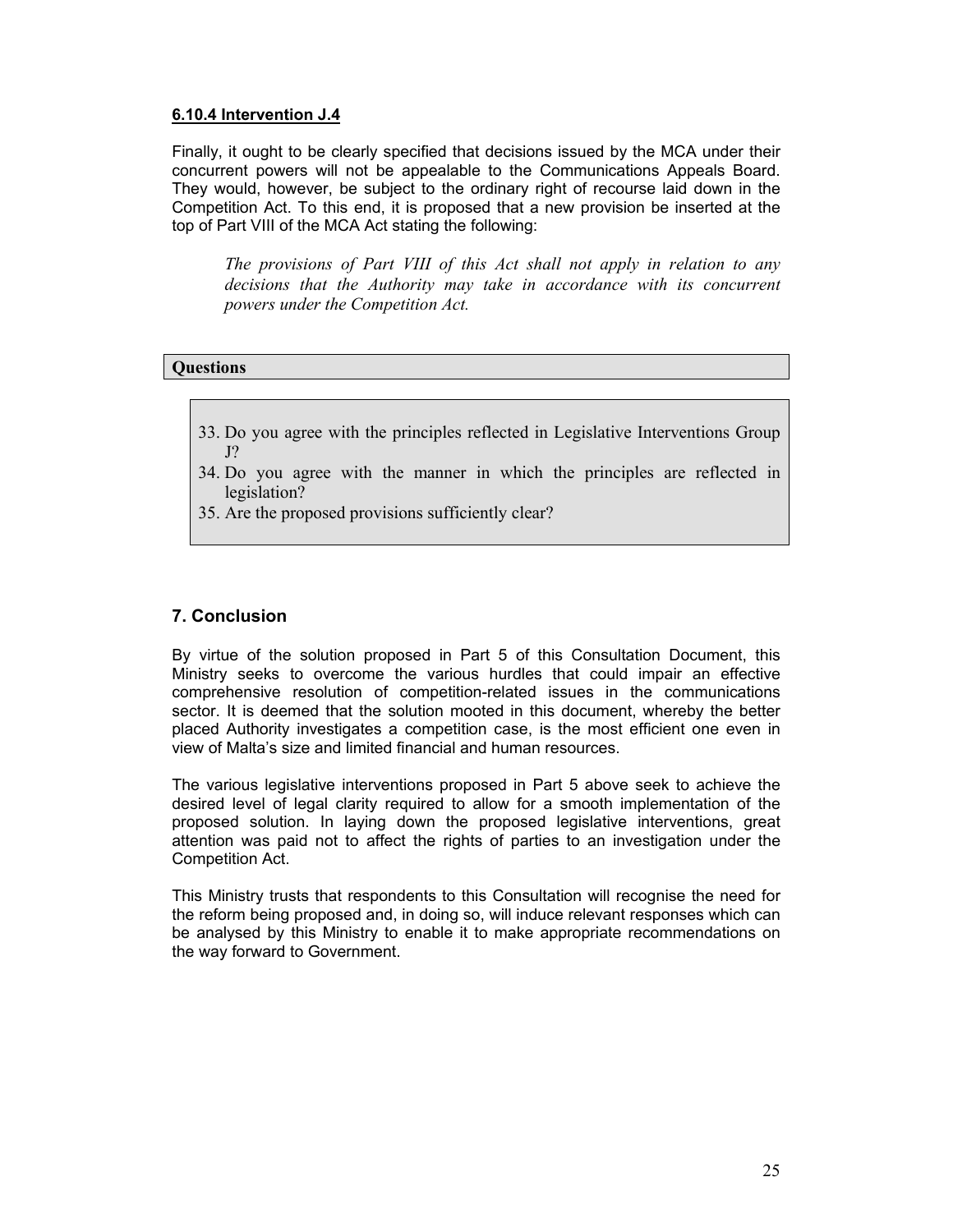# **Appendix – Proposed Legislative Amendments**

*Insert Date* 

#### **A BILL entitled**

*An Act to amend various laws relating to competition and to make provision with respect to matters ancillary thereto or connected therewith.* 

BE IT ENACTED by the President, by and with the advice and consent of the House of Representatives, in this present Parliament assembled, and by the authority of the same, as follows:

Title and commencement

**1.** (1) The short title of this Act is the Competition Laws (Amendment) Act, 2007.

(2) This Act shall come into force on such date as the Minister responsible for competition may by notice in the Gazette appoint, and different dates may be so appointed for different provisions and different purposes of this Act.

#### **PART I**

#### **AMENDMENT OF THE COMPETITION ACT**

**Amendment of the Competition Act, Cap.379** 

**2.** (1) This Part amends the Competition Act, and it shall be read and construed as one with the Competition Act, hereinafter in this Part referred to as "the principal Act".

(2) This Part shall come into force on such date as the Minister responsible for competition may by notice in the Gazette appoint and different dates may be so appointed for different provisions and different purposes thereof.

#### **Amendment of article 2 of the principal Act**

**3.** Article 2 of the principal Act shall be amended as follows:

(a) Immediately after the definition of the word "Commission" there shall be added the following new definitions:

" "competent person" means the Director and, or any of the regulatory authorities listed in the Second Schedule to this Act;

"competent regulatory authority" means a regulatory authority listed in the Second Schedule to this Act and which authority regulates those commercial activities as may be stated in the aforesaid Schedule;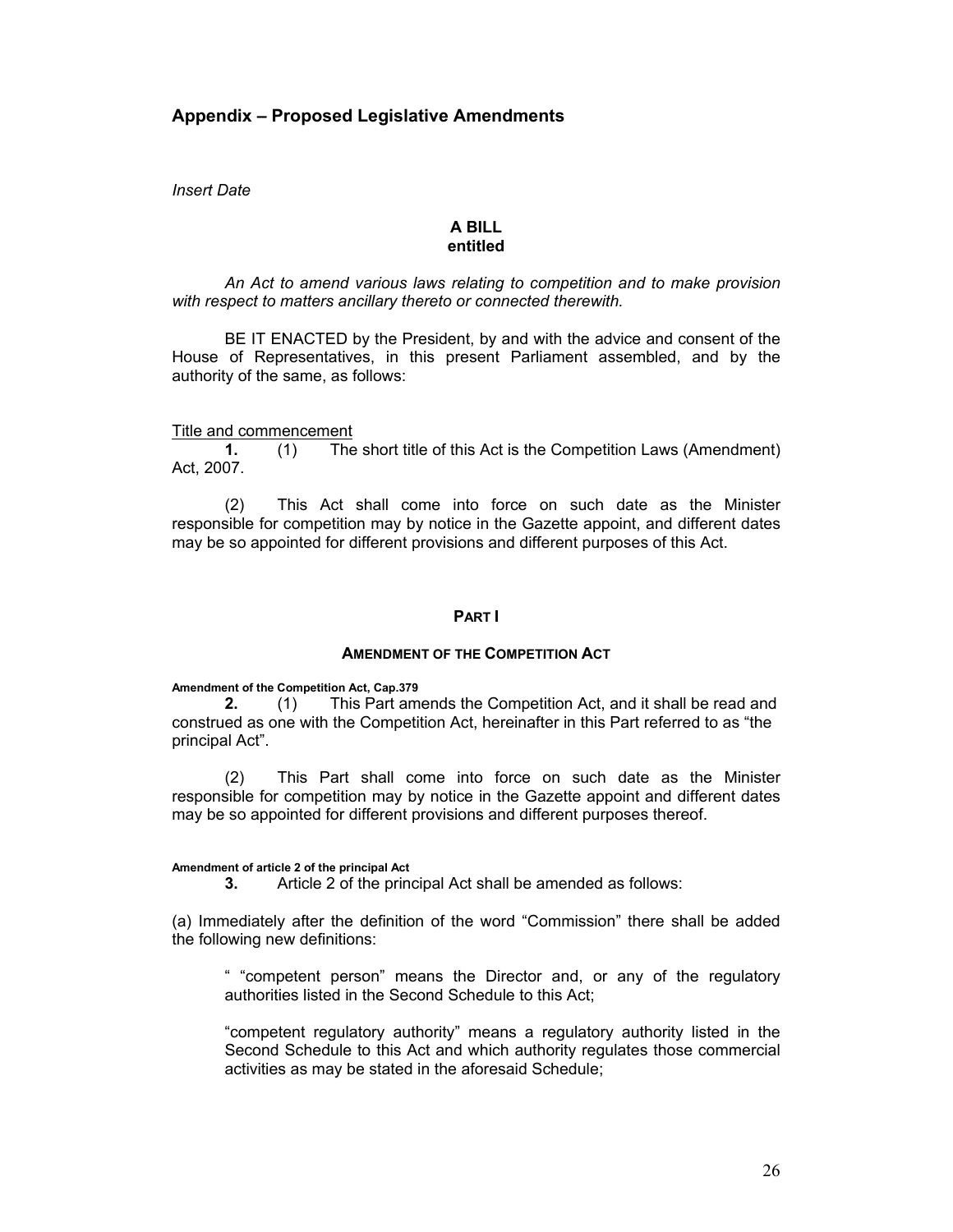"concurrent powers" means the powers referred to in article 3B of this Act;".

(b) in the definition of "Director" after the words "under article 3;" there shall be added the following proviso:

Provided that any reference to the Director in or under this Act shall also be construed as referring to a competent regulatory authority insofar as that authority is exercising the powers granted to it in accordance with article 3B of this Act;".

#### **Addition of new articles 3A and 3B to the principal Act**

**4**. Immediately after article 3 of the principal Act there shall be added the following new articles:

#### "**Designation of competent regulatory authorities**

**3A.** (1) The Minister may, from time to time, by Order designate regulatory authorities to be competent regulatory authorities for the purposes of this Act.

 (2) The said regulatory authorities shall be listed in the Second Schedule to this Act.

 (3) The Minister may, from time to time, amend the Second Schedule to this Act.

#### "**Exercise of concurrent powers**

**3B.** (1) A competent regulatory authority shall be entitled to exercise concurrently with the Director, the powers that the Director has under this Act in relation to the investigation and determination of any breach of article 5 and, or of article 9 of this Act and, or of article 81, and, or of article 82 of the EC Treaty.

(2) A competent regulatory authority shall exercise concurrent powers strictly in accordance with this Act:

Provided that in relation to any one case, such concurrent powers shall only be exercised at any one time by a single competent person.

(3) If any question arises between two or more competent persons as to which of them should exercise concurrent powers in a particular case, such question shall be referred to and determined by the Minister, in accordance with any Regulations as may be made in this regard:

 Provided that the Minister may appoint another person to act in his stead with respect to the exercise of the power referred to above.

(4) No objection shall be taken to anything done under, by or in relation to a competent person under this Act on the ground that it should have been done under, by, or in relation to another competent person."

#### **Amendment of article 12 of the principal Act**

**5.** Article 12 of the principal Act shall be amended as follows: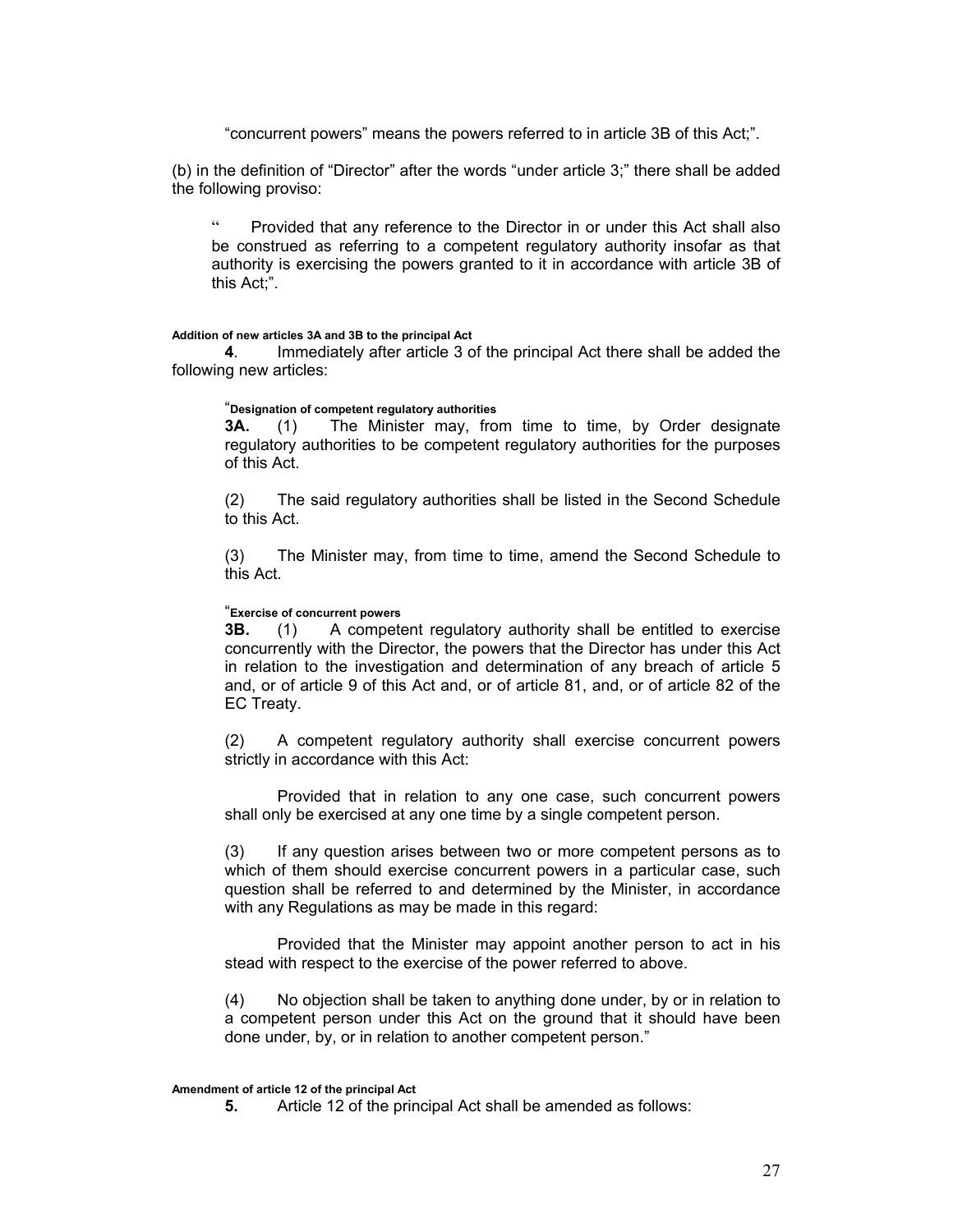(a) The following proviso shall be added to sub-article (10) thereof:

Provided that sub-article (10) shall not apply to a disclosure of information between the Director and a competent regulatory authority where such disclosure is made for the purpose of facilitating the performance of concurrent powers or the performance of the regulatory functions at law by that competent regulatory authority:

Provided further that in respect of any information as may be disclosed, the receiving competent regulatory authority shall ensure the same level of confidentiality as the Director."

(b) Immediately after sub-article (10) there shall be added the following new subarticle:

"(11) Competent persons shall provide each other with the information necessary for the application of the provisions of this Act which information shall be provided within an appropriate timeframe taking into consideration the particular circumstances of the issues involved. In respect of the information exchanged, the receiving competent person shall ensure the same level of confidentiality as the originating competent person."

#### **Addition of new article 14A of the principal Act**

**6.** Immediately after article 14 of the principal Act there shall be added the following new article:

"**Investigations by another public regulatory authority relating substantively to the same case 14A.** The Director may desist from, or suspend, any investigation if he considers that the case being, or to be investigated may be effectively resolved through the adoption of other remedial measures. In doing so, where applicable, the Director shall inform the person lodging the complaint of his action giving his reasons therefore:

Provided that the Director may resume or commence the investigation at any time after having desisted or suspended an investigation where he has reason to believe that the circumstances of the case so warrant."

#### **Amendment of article 33 of the principal Act**

- 7. Article 33 of the principal Act shall be amended as follows**:**
- **(a)** Immediately after paragraph (b) of sub-article (1) of article 33 of the principal Act there shall be added the following new paragraph:

"(c) provide for the manner as to how concurrent powers shall be exercised by the Director and competent regulatory authorities:

Provided that without prejudice to the generality of paragraph (c), such regulations may, in particular, provide: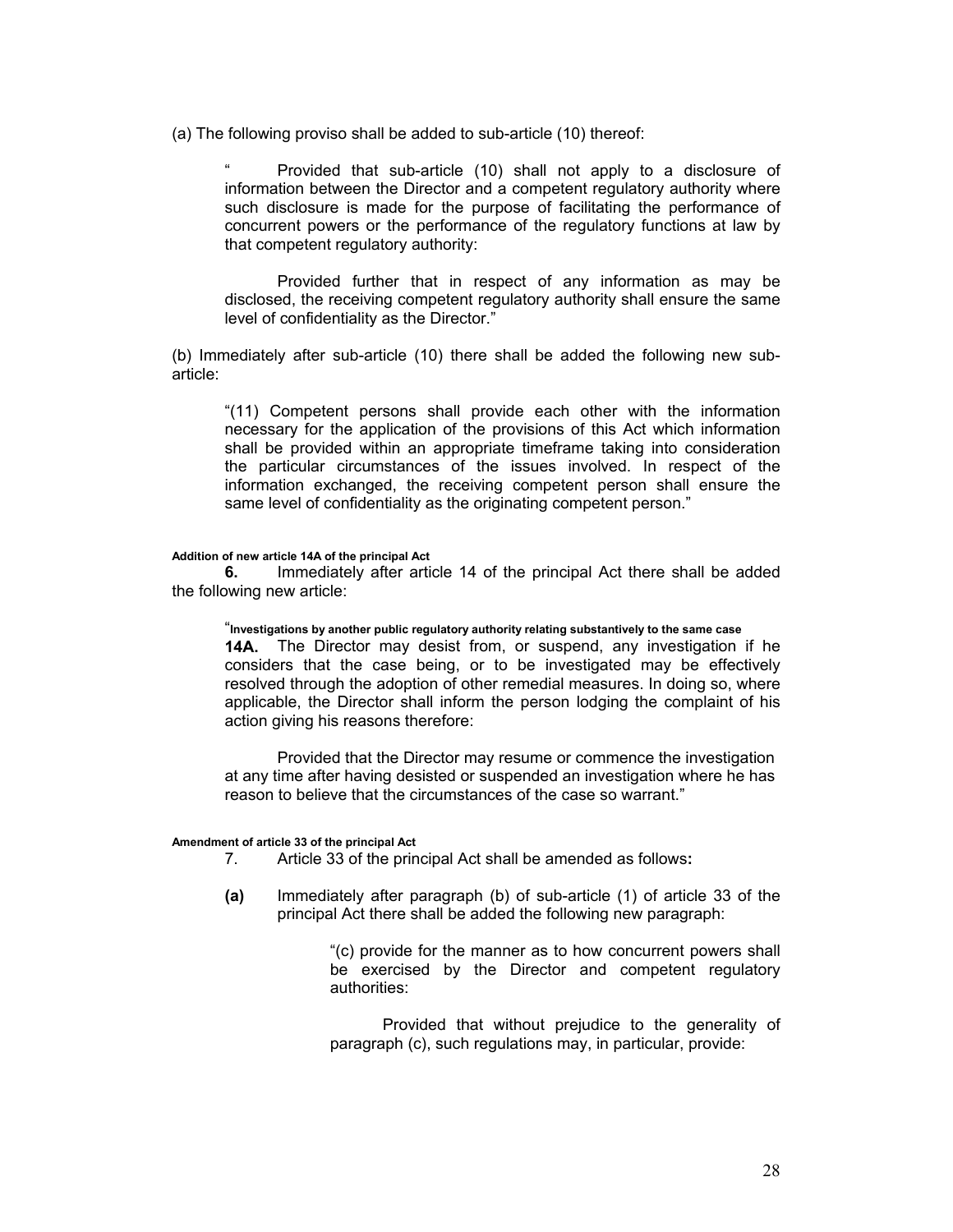- i) For the procedure to be followed by competent persons when determining who is to exercise concurrent powers in any given case;
- ii) For the steps to be taken before a competent person exercises, in a particular case, concurrent powers;
- iii) For the procedure for determining, in a particular case, questions arising as to which competent person is to exercise concurrent powers;
- iv) For the extent to, and manner in, which the concurrent powers may be transferred from one competent person to another, when such powers are being, or have been, exercised by a competent person;
- v) for notification as to which competent person is exercising concurrent powers in respect of a particular case;

Provided further that before making any regulations under this paragraph the Minister shall consult the Minister or Ministers responsible for the competent regulatory authorities to whom such regulations may apply."

**(b)** In paragraph (a) of subarticle (2) thereof, the words "the power to the Office for Fair Competition" shall be substituted with the words "the power to the Office for Fair Competition or a competent regulatory authority".

#### **Renumbering of the Schedule to the principal Act**

**8**. The Schedule to the principal Act shall be renumbered as the "First Schedule" and all references to the "Schedule" under any law shall be read and construed as references to the "First Schedule".

#### **Addition of a new Schedule to the principal Act**

**9.** After the First Schedule to the principal Act there shall be added the following new schedule:

# "**SECOND SCHEDULE (Article 3A)**

1. Competent regulatory authorities listed for the purposes of Article 2 of this Act:

- Malta Communications Authority.

2. (1). The Malta Communications Authority shall exercise its concurrent powers under this Act in relation to commercial activities connected with:

(a) The provision of electronic communications networks;

(b) The provision of electronic communications services;

(c) The provision of postal services;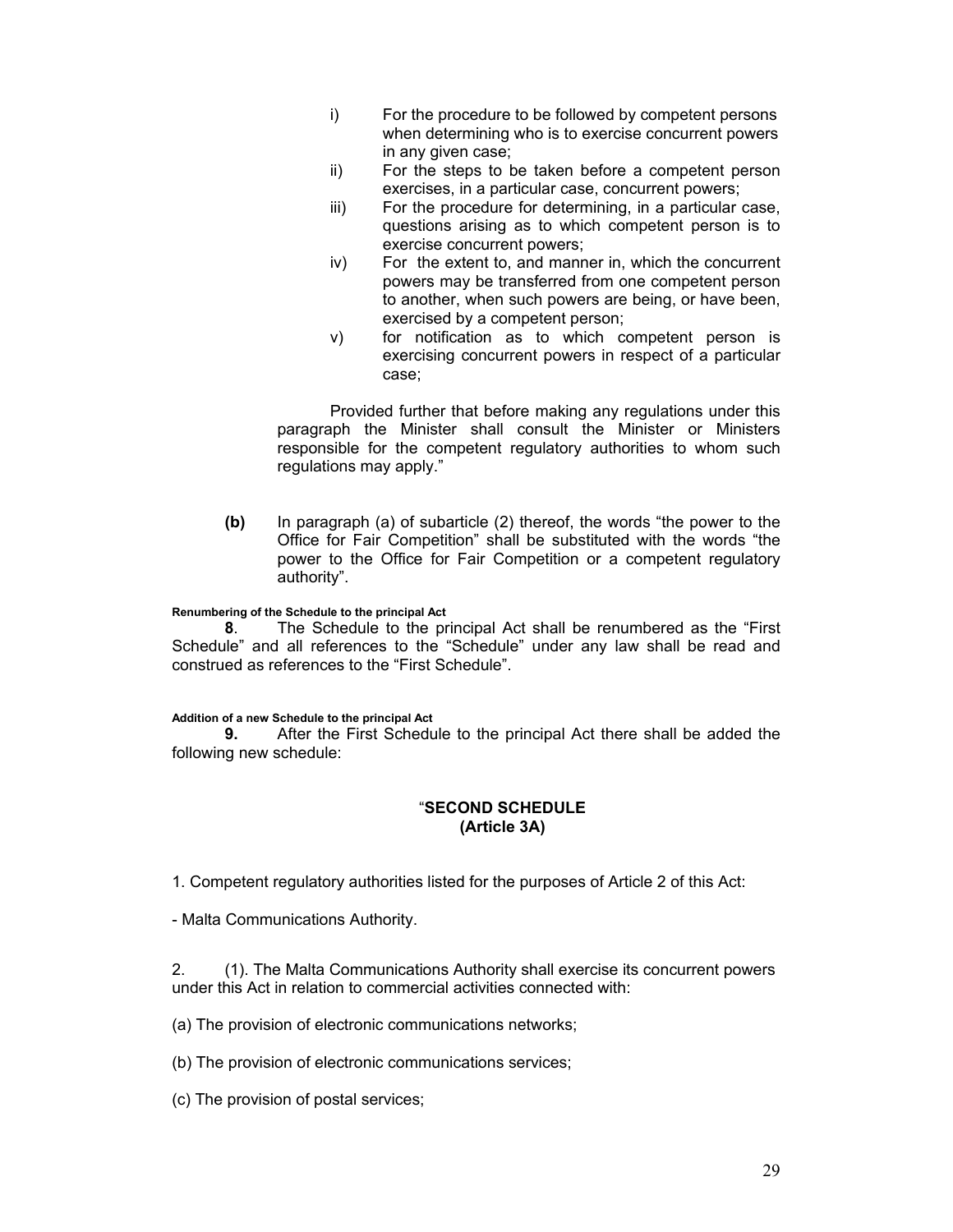(d) The provision, or making available, of services or facilities provided or made available:

(i) by means of, or in association with the provision, by the same person or another of, an electronic communications network or electronic communications service; or

(ii) for the purpose of facilitating the use of any such network or service, whether provided by the same person or another;

- (e) The supply of apparatus used for providing or making available anything mentioned in the preceding paragraphs;
- (f) The provision of television or audio content.

#### **Cap. 254 Cap. 399**

(2) The term "postal services shall have the meaning given to it under the Postal Services Act, whereas the terms "electronic communications networks" and "electronic communications services" shall have the meanings given to them under the Electronic Communications (Regulation) Act.

#### **Transitory provision**

**10.** The provisions of the Competition Act as in force prior to the coming into force of the Competition Laws (Amendment) Act 2007, shall continue to apply in respect of anything done or omitted to be done by any person prior to the coming into force of Part I the said Act.

#### **PART II**

#### **AMENDMENT OF THE MALTA COMMUNICATIONS AUTHORITY ACT**

#### **Amendment of the Malta Communications Authority Act, Cap.418**

**11.** (1) This Part amends the Malta Communications Authority Act, and it shall be read and construed as one with the Malta Communications Authority Act, hereinafter in this Part referred to as "the principal Act".

(2) This Part shall come into force on such date as the Minister responsible for communications, with the concurrence of the Minister responsible for competition, may by notice in the Gazette appoint and different dates may be so appointed for different provisions and different purposes thereof.

**Renumbering of article 29** 

**12.** Article 29 of the principal Act shall be renumbered as article 29A

#### **Addition of a new article 29**

**13.** There shall be added the following new article 29 immediately before article 29A:

"**Exercise of concurrent powers under the Competition Act Cap.379**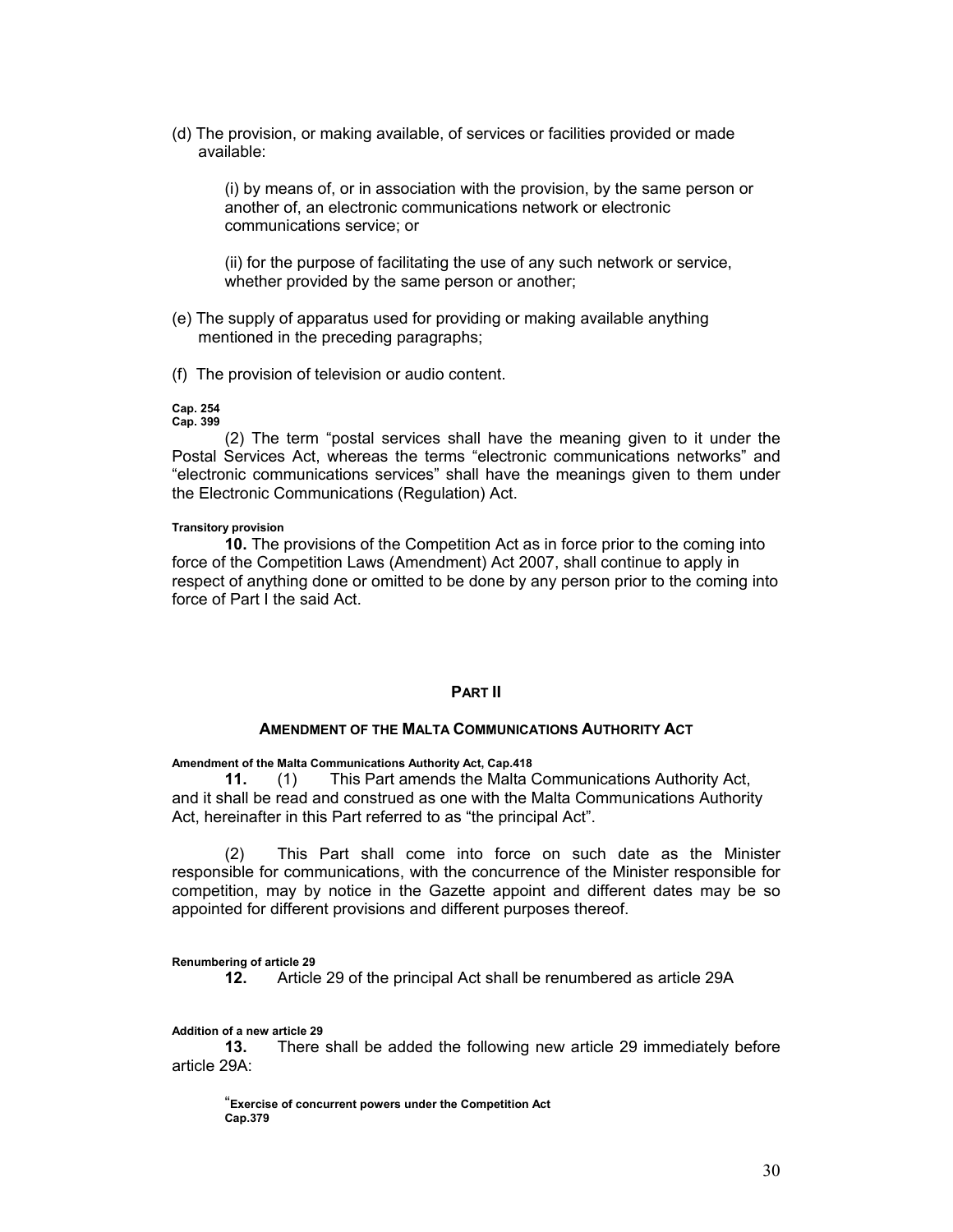**29.** (1) The provisions of Part VII of this Act shall not apply when the Authority acts in accordance with its concurrent powers under the Competition Act.

(2) The Authority shall when exercising its concurrent powers under the Competition Act, notify in writing the parties to a case under which legal framework it is acting.

(3) The Authority shall not exercise its powers under this Act if it has notified the parties to a case that it is acting under the Competition Act with respect to the infringement in question."

#### **Renumbering of article 36**

**14.** Article 36 of the principal Act shall be renumbered as article 36A

#### **Addition of a new article 36**

**15.**There shall be added the following new article 36 immediately before article 36A:

"**Part VIII does not apply to decisions of the Authority under the Competition Act Cap.379**

**36.** The provisions of Part VIII of this Act shall not apply in relation to any decisions that the Authority may take in accordance with its concurrent powers under the Competition Act."

#### **Transitory provision**

**16.** The provisions of the Malta Communications Authority Act as in force prior to the coming into force of the Competition Laws (Amendment) Act 2007, shall continue to apply in respect of anything done or omitted to be done by any person prior to the said coming into force of Part II of the said Act.

#### **Objects and reasons**

The object of this Bill is to amend various laws relating to competition law and to regulate the exercise of concurrent powers under the Competition Act by different public regulatory authorities.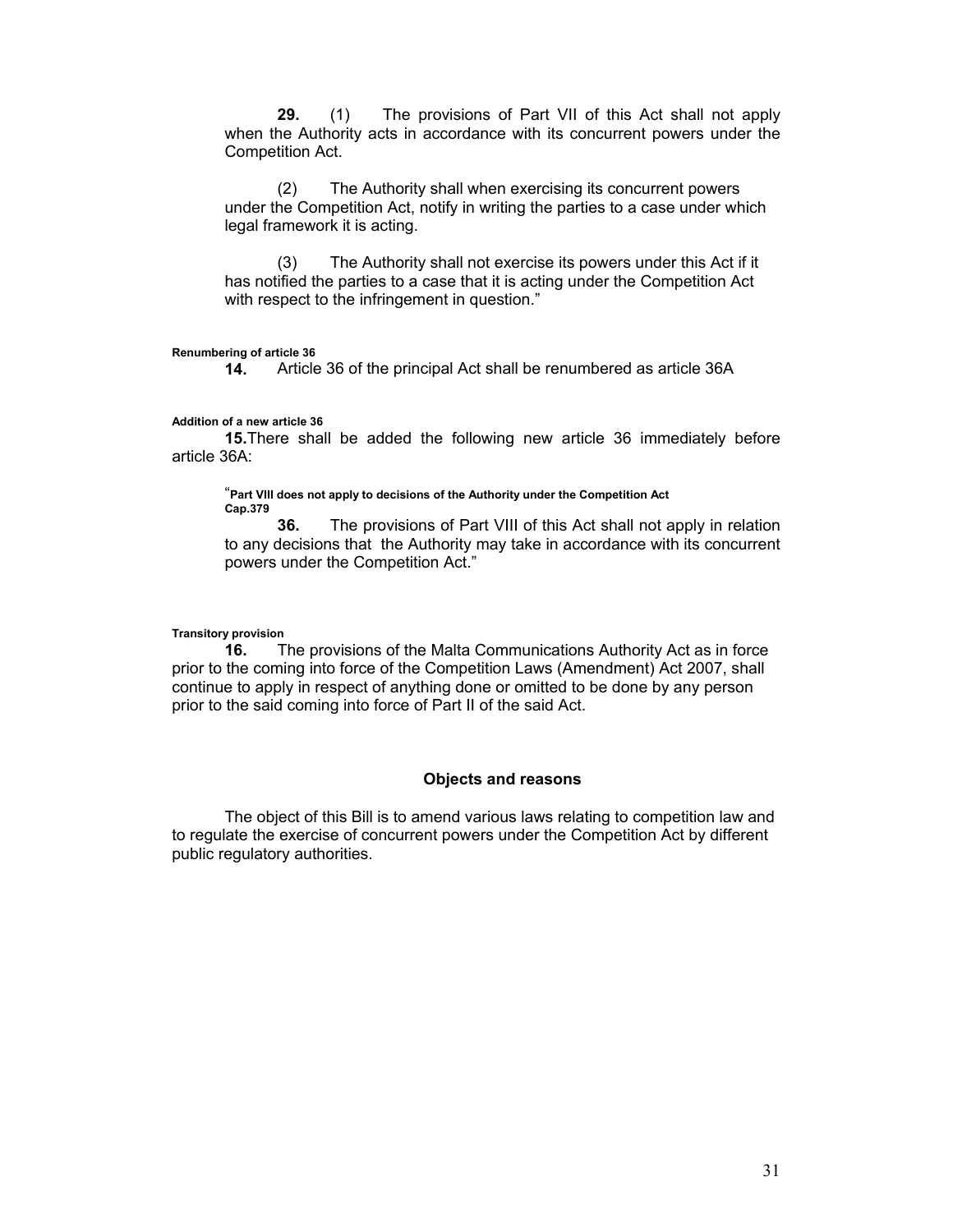#### **COMPETITION ACT (CAP. 379)**

IN exercise of the powers conferred by article 33 of the Competition Act, the Minister for Competitiveness and Communications, has made the following regulations:-

#### **Citation and commencement**

**1.** (1) The title of these regulations is the Competition Act (Concurrency) Regulations, 2007.

(2) The regulations shall come into force on such day as the Minister responsible for competition may by notice in the Gazette prescribe, provided that different dates may be prescribed for different provisions or purposes of these regulations.

#### **Interpretation**

**2.** (1) Any reference in these regulations to the "Act" is a reference to the Competition Act, and unless provided otherwise in these regulations the provisions of article 2 of that Act shall apply to these regulations.

(2) In these regulations unless the context otherwise requires:

" "competent persons concerned" means the competent persons which in accordance with the provisions of the Act, may be entitled to exercise concurrent powers in relation to a particular case;

"transferor" means the competent person who has exercised concurrent powers with regard to a particular case and agrees with another competent person to transfer that case to another competent person; and

"transferee" means the competent person to whom the transferor has transferred a case for investigation in accordance with these regulations."

#### **Exercise of concurrent powers**

**3.** A competent regulatory authority shall exercise concurrent powers in accordance with the provisions of the Act:

Provided that it shall do so only in relation to the activities with respect to which it has been empowered to exercise concurrent powers in the Second Schedule thereto.

#### **Obligation to notify**

 4. (1) Upon becoming aware of a case with respect to which concurrent powers may be exercised, whether by virtue of a complaint being lodged before a competent person, or otherwise, the competent person concerned shall, within five working days from the acquisition of such information, notify the other competent person which may exercise concurrent powers, of the said case.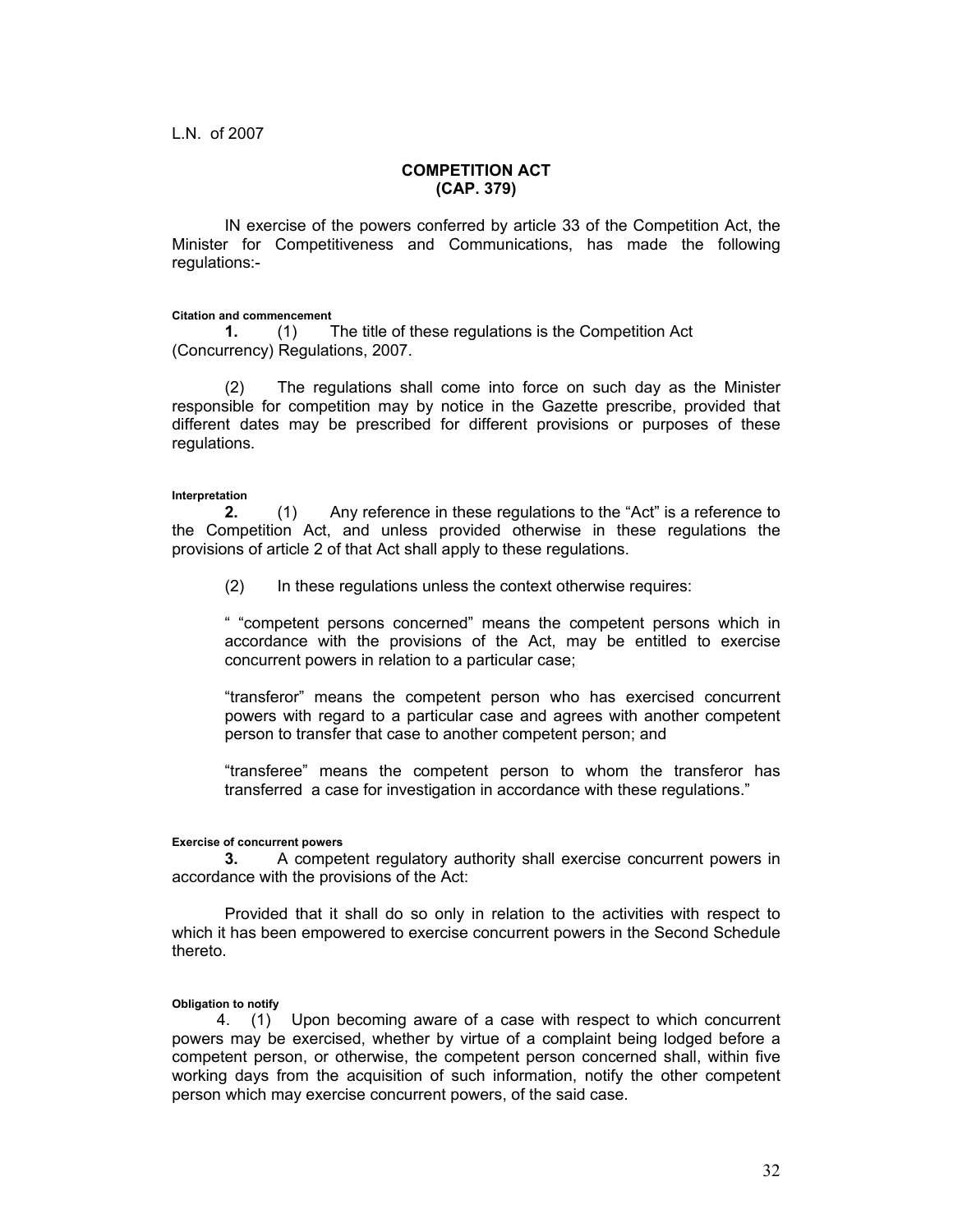(2) In doing so, the notifying competent person may send to the other competent person any information received with respect to the particular case.

#### **Agreement on the exercise of concurrent powers**

**5.** Upon notification as prescribed in the regulation 4, the competent persons concerned shall without delay, agree which of them shall exercise concurrent powers:

Provided that until agreement is reached a competent person shall not take any further steps with respect to the said case without the prior approval of the other competent person.

#### **Criteria in determining which competent persons deals with a case**

**6.** (1) In determining which competent person shall deal with a case, the competent persons concerned shall give utmost regard to the following:

(a) the sectoral knowledge of a competent person,

(b) whether the case affects more than one regulatory sector,

(c) previous contact relating to the case between any of the parties or complainants involved, and a competent person,

(d) experience in dealing with similar issues relating to the case to be or being investigated, and,

(e) the need to prevent the duplication of procedures concerning identical market issues.

(2) Without prejudice to the generality of the foregoing, where a particular case may impact significantly on the level of competition in a sector or market regulated by a competent regulatory authority, the said competent regulatory authority shall, unless otherwise agreed to by the competent persons concerned, exercise the concurrent powers.

**Failure to agree and determination as to which competent person shall exercise concurrent powers** 

**7.** (1) Where the competent persons fail within a reasonable time to reach an agreement in accordance with regulation 5, they shall in accordance with article 3A of the Act jointly refer the matter to the Minister. In doing so each of the competent persons concerned shall make their submissions on the matter:

 Provided that prior to a determination being made and communicated to the competent persons in accordance with this regulation none of the competent persons concerned shall take any further steps with respect to the case in relation to which concurrent powers are to be exercised.

(2) Upon receiving such a referral, the Minister shall, within 8 working days of receipt of a communication in terms of paragraph 1 of this regulation, determine which competent person is to exercise the concurrent powers, and the Minister shall communicate his decision to the competent persons concerned.